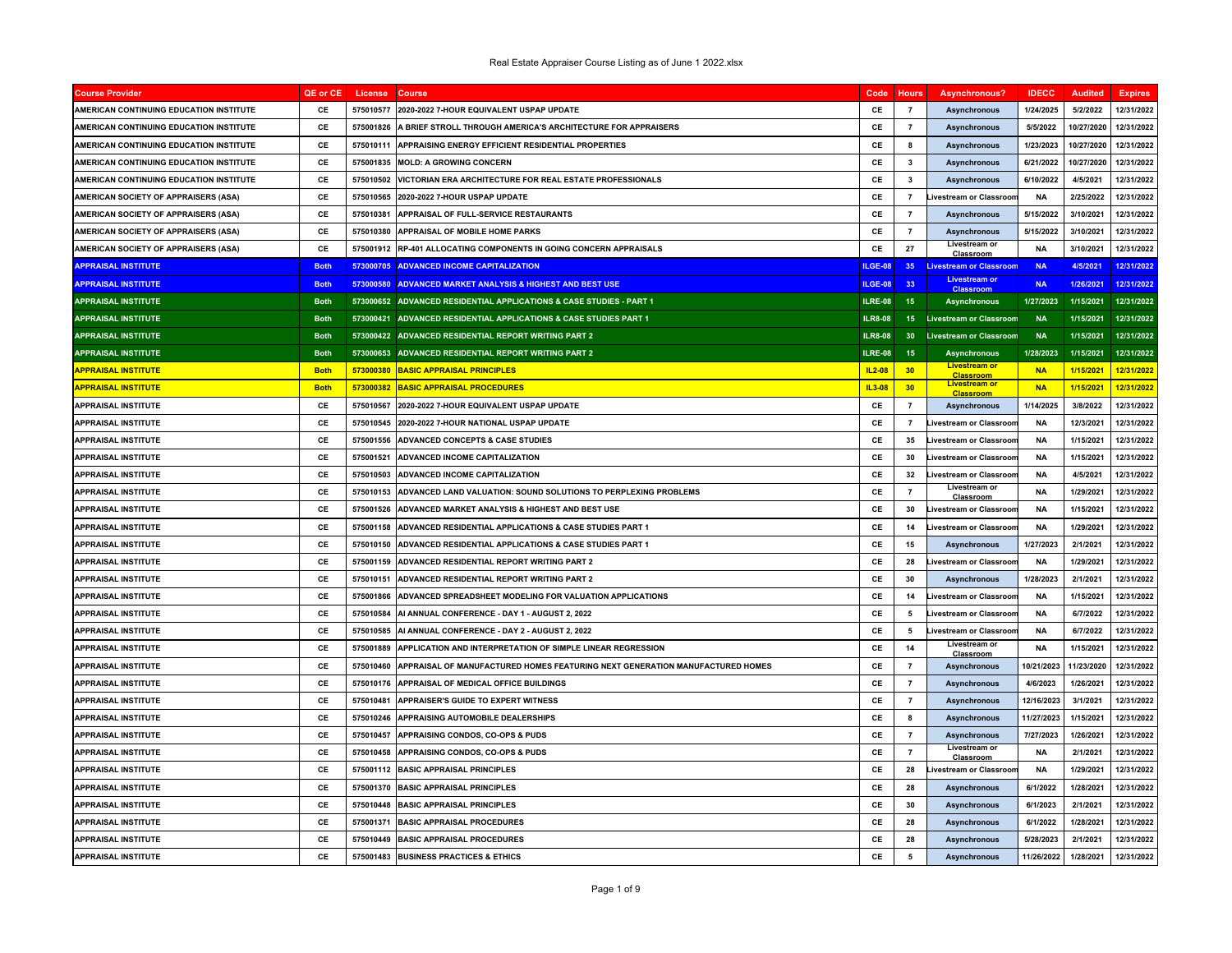| <b>Course Provider</b>     | QE or CE  | License   | <b>Course</b>                                                                        | Code | <b>Hours</b>            | <b>Asynchronous?</b>           | <b>IDECC</b> | <b>Audited</b> | <b>Expires</b> |
|----------------------------|-----------|-----------|--------------------------------------------------------------------------------------|------|-------------------------|--------------------------------|--------------|----------------|----------------|
| <b>APPRAISAL INSTITUTE</b> | CE        | 575010347 | <b>BUSINESS PRACTICES &amp; ETHICS</b>                                               | CE   | 6                       | ivestream or Classroon         | <b>NA</b>    | 1/29/2021      | 12/31/2022     |
| <b>APPRAISAL INSTITUTE</b> | CE        | 575010450 | <b>BUSINESS PRACTICES &amp; ETHICS</b>                                               | CE   | $\overline{7}$          | <b>Asynchronous</b>            | 6/25/2023    | 2/1/2021       | 12/31/2022     |
| <b>APPRAISAL INSTITUTE</b> | CE        | 575010173 | <b>CASE STUDIES IN APPRAISING GREEN COMMERCIAL BUILDINGS</b>                         | CE   | 15                      | <b>Asynchronous</b>            | 5/22/2023    | 2/1/2021       | 12/31/2022     |
| <b>APPRAISAL INSTITUTE</b> | <b>CE</b> | 575010072 | CASE STUDIES IN APPRAISING GREEN RESIDENTIAL BUILDINGS                               | CE   | $\overline{7}$          | Livestream or<br>Classroon     | <b>NA</b>    | 1/15/2021      | 12/31/2022     |
| <b>APPRAISAL INSTITUTE</b> | CE        | 575010182 | <b>COMPLEX LITIGATION APPRAISAL CASE STUDIES</b>                                     | CE   | $\overline{7}$          | <b>Asynchronous</b>            | 1/4/2023     | 1/26/2021      | 12/31/2022     |
| <b>APPRAISAL INSTITUTE</b> | C.F       | 575001394 | <b>CONDEMNATION APPRAISING: PRINCIPLES &amp; APPLICATIONS</b>                        | C.F  | 21                      | ivestream or Classroor         | <b>NA</b>    | 1/28/2021      | 12/31/2022     |
| <b>APPRAISAL INSTITUTE</b> | CE        | 575010168 | CONTRACT OR EFFECTIVE RENT FINDING THE REAL RENT                                     | CE   | $\overline{\mathbf{4}}$ | <b>Asynchronous</b>            | 1/4/2023     | 2/1/2021       | 12/31/2022     |
| <b>APPRAISAL INSTITUTE</b> | CE        | 575010443 | DESKTOP APPRAISALS (BIFURCATED & HYBRID) & EVALUATIONS                               | CE   | $\overline{7}$          | Livestream or Classroor        | <b>NA</b>    | 1/29/2021      | 12/31/2022     |
| <b>APPRAISAL INSTITUTE</b> | CE        | 575010261 | EVALUATING COMMERCIAL LEASES: THE TENANT & TERMS BOTH MATTER                         | CE   | $\overline{7}$          | Livestream or<br>Classroom     | <b>NA</b>    | 1/15/2021      | 12/31/2022     |
| <b>APPRAISAL INSTITUTE</b> | <b>CE</b> | 575010478 | <b>EXCEL APPLICATIONS FOR VALUATION</b>                                              | CE   | 8                       | <b>Asynchronous</b>            | 6/1/2024     | 2/23/2021      | 12/31/2022     |
| <b>APPRAISAL INSTITUTE</b> | CE        | 575010587 | EXPAND YOUR PRACTICE: DOs AND DON'TS                                                 | CE   | $\overline{7}$          | <b>Asynchronous</b>            | 12/27/2024   | 6/7/2022       | 12/31/2022     |
| <b>APPRAISAL INSTITUTE</b> | CE        |           | 575002043 FHA APPRAISING FOR VALUATION PROFESSIONALS                                 | CE   | $\overline{7}$          | ivestream or Classroor         | <b>NA</b>    | 1/28/2021      | 12/31/2022     |
| <b>APPRAISAL INSTITUTE</b> | CE        | 575001341 | <b>FORECASTING REVENUE</b>                                                           | CE   | $\overline{7}$          | <b>Asynchronous</b>            | 2/28/2023    | 1/28/2021      | 12/31/2022     |
| <b>APPRAISAL INSTITUTE</b> | CE        | 575001684 | FUNDAMENTALS OF SEPARATING REAL, PERSONAL & INTANGIBLE ASSETS                        | CE   | 14                      | Livestream or<br>Classroom     | <b>NA</b>    | 1/15/2021      | 12/31/2022     |
| <b>APPRAISAL INSTITUTE</b> | CE        | 575010377 | <b>FUNDAMENTALS OF THE UNIFORM APPRAISAL STANDARDS FOR FEDERAL LAND ACQUISITIONS</b> | CE   | $\overline{\mathbf{4}}$ | <b>Asynchronous</b>            | 6/18/2022    | 1/28/2021      | 12/31/2022     |
| <b>APPRAISAL INSTITUTE</b> | CE        | 575001431 | GENERAL APPRAISER INCOME APPROACH PART 1                                             | CE   | ${\bf 27}$              | ivestream or Classroon         | <b>NA</b>    | 1/28/2021      | 12/31/2022     |
| <b>APPRAISAL INSTITUTE</b> | CE        | 575001432 | <b>GENERAL APPRAISER INCOME APPROACH PART 2</b>                                      | CE   | 27                      | ivestream or Classroor         | <b>NA</b>    | 1/28/2021      | 12/31/2022     |
| <b>APPRAISAL INSTITUTE</b> | CE        | 575001913 | GENERAL APPRAISER MARKET ANALYSIS & HIGHEST & BEST USE                               | CE   | 28                      | <b>Asynchronous</b>            | 11/15/2022   | 1/26/2021      | 12/31/2022     |
| <b>APPRAISAL INSTITUTE</b> | CE        | 575001497 | GENERAL APPRAISER MARKET ANALYSIS & HIGHEST & BEST USE (REVISED)                     | CE   | 28                      | ivestream or Classroor         | <b>NA</b>    | 1/15/2021      | 12/31/2022     |
| <b>APPRAISAL INSTITUTE</b> | CE        | 575010583 | <b>GENERAL APPRAISER REPORT WRITING &amp; CASE STUDIES</b>                           | CE   | 28                      | ivestream or Classroor         | <b>NA</b>    | 6/7/2022       | 12/31/2022     |
| <b>APPRAISAL INSTITUTE</b> | CE        | 575001226 | GENERAL APPRAISER SALES COMPARISON APPROACH                                          | CE   | 27                      | ivestream or Classroor         | <b>NA</b>    | 1/29/2021      | 12/31/2022     |
| <b>APPRAISAL INSTITUTE</b> | CE        | 575001496 | GENERAL APPRAISER SALES COMPARISON APPROACH                                          | CE   | 27                      | <b>Asynchronous</b>            | 6/1/2022     | 1/28/2021      | 12/31/2022     |
| <b>APPRAISAL INSTITUTE</b> | CE        | 575001396 | <b>GENERAL APPRAISER SITE VALUATION &amp; COST APPROACH</b>                          | CE   | 28                      | <b>Asynchronous</b>            | 1/30/2023    | 1/28/2021      | 12/31/2022     |
| <b>APPRAISAL INSTITUTE</b> | CE        | 575010346 | GENERAL APPRAISER SITE VALUATION & COST APPROACH                                     | CE   | 27                      | ivestream or Classroor         | <b>NA</b>    | 1/29/2021      | 12/31/2022     |
| <b>APPRAISAL INSTITUTE</b> | CE        | 575010442 | GENERAL APPRAISER SITE VALUATION & COST APPROACH                                     | CE   | 27                      | <b>Asynchronous</b>            | 1/30/2023    | 2/1/2021       | 12/31/2022     |
| <b>APPRAISAL INSTITUTE</b> | CE        | 575010459 | GETTING IT RIGHT FROM THE START: A WORKOUT PLAN FOR YOUR SCOPE OF WORK               | CE   | $\overline{7}$          | ivestream or Classroon         | <b>NA</b>    | 2/9/2021       | 12/31/2022     |
| APPRAISAL INSTITUTE        | CE        | 575010504 | HISTORIC PRESERVATION (FAÇADE) EASEMENTS: APPRAISAL TECHNIQUES & VALUATION ISSUES    | CE   | $\overline{7}$          | Livestream or<br>Classroon     | <b>NA</b>    | 4/5/2021       | 12/31/2022     |
| <b>APPRAISAL INSTITUTE</b> | CE        | 575010323 | HOW TENANTS DESTROY VALUE                                                            | CE   | $\overline{7}$          | ivestream or Classroon         | <b>NA</b>    | 1/29/2021      | 12/31/2022     |
| <b>APPRAISAL INSTITUTE</b> | CE        | 575010284 | IGNORANCE ISN'T BLISS: UNDERSTANDING AN INVESTIGATION BY A STATE REGULATORY BOARD    | CE   | $\overline{\mathbf{4}}$ | Livestream or Classroor        | <b>NA</b>    | 1/29/2021      | 12/31/2022     |
| <b>APPRAISAL INSTITUTE</b> | CE        | 575010514 | INCONSISTENCY: IT'S HIDING IN PLAIN SIGHT IN YOUR APPRAISAL                          | CE   | $\overline{7}$          | Livestream or Classroor        | <b>NA</b>    | 5/26/2021      | 12/31/2022     |
| <b>APPRAISAL INSTITUTE</b> | CE        | 575001564 | INTRODUCTION TO GREEN BUILDINGS: PRINCIPLES AND CONCEPTS                             | CE   | $\overline{7}$          | ivestream or Classroon         | <b>NA</b>    | 1/15/2021      | 12/31/2022     |
| <b>APPRAISAL INSTITUTE</b> | CE        | 575010441 | MEASURE IT RIGHT USING THE ANSI-Z-7652013 STANDARD FOR RESIDENTIAL PROPERTIES        | CE   | $\overline{\mathbf{4}}$ | <b>Asynchronous</b>            | 1/25/2023    | 2/1/2021       | 12/31/2022     |
| <b>APPRAISAL INSTITUTE</b> | CE        | 575010588 | PRACTICAL APPLICATIONS FOR FUNDAMENTAL ANALYSIS                                      | CE   | $\overline{7}$          | <b>Livestream or Classroor</b> | <b>NA</b>    | 6/9/2022       | 12/31/2022     |
| <b>APPRAISAL INSTITUTE</b> | CE        |           | 5750101`72 PRACTICAL APPLICATIONS IN APPRAISING GREEN COMMERCIAL PROPERTIES          | CE   | 14                      | ivestream or Classroon         | <b>NA</b>    | 1/29/2021      | 12/31/2022     |
| <b>APPRAISAL INSTITUTE</b> | CE        | 575010435 | PRACTICAL APPLICATIONS OF THE RESIDENTIAL SALES COMPARISON APPROACH                  | CE   | $\overline{\mathbf{4}}$ | <b>Asynchronous</b>            | 12/20/2022   | 1/29/2021      | 12/31/2022     |
| <b>APPRAISAL INSTITUTE</b> | CE        | 575001729 | <b>QUANTITATIVE ANALYSIS</b>                                                         | CE   | 30                      | Livestream or<br>Classroom     | <b>NA</b>    | 1/15/2021      | 12/31/2022     |
| <b>APPRAISAL INSTITUTE</b> | CE        | 575001914 | <b>QUANTITATIVE ANALYSIS</b>                                                         | CE   | 32                      | <b>Asynchronous</b>            | 4/22/2023    | 1/28/2021      | 12/31/2022     |
| <b>APPRAISAL INSTITUTE</b> | CE        | 575010446 | RAPID RESPONSE: MARKET ANALYSIS IN VOLATILE MARKETS                                  | CE   | $\overline{7}$          | Livestream or Classroon        | <b>NA</b>    | 1/29/2021      | 12/31/2022     |
| <b>APPRAISAL INSTITUTE</b> | CE        | 575010586 | <b>RAPID RESPONSE: MARKET ANALYSIS IN VOLATILE MARKETS</b>                           | C.F  | $\overline{7}$          | Livestream or<br>Classroom     | <b>NA</b>    | 6/7/2022       | 12/31/2022     |
| <b>APPRAISAL INSTITUTE</b> | CE        | 575001386 | RATES & RATIOS: MAKING SENSE OF GIMs, OARs & DCF                                     | CE   | $\overline{7}$          | <b>Asynchronous</b>            | 8/4/2023     | 1/28/2021      | 12/31/2022     |
| <b>APPRAISAL INSTITUTE</b> | CE        | 575001369 | <b>IREAL ESTATE FINANCE. STATISTICS. &amp; VALUATION MODELING</b>                    | CE   | 14                      | <b>Asynchronous</b>            | 6/1/2022     | 1/28/2021      | 12/31/2022     |
| <b>APPRAISAL INSTITUTE</b> | CE        | 575001677 | REAL ESTATE FINANCE, STATISTICS, & VALUATION MODELING                                | CE   | 14                      | Livestream or<br>Classroon     | <b>NA</b>    | 1/15/2021      | 12/31/2022     |
| <b>APPRAISAL INSTITUTE</b> | CE        | 575010085 | RESIDENTIAL & COMMERCIAL VALUATION OF SOLAR                                          | CE   | 14                      | <b>Asynchronous</b>            | 9/27/2023    | 1/15/2021      | 12/31/2022     |
| <b>APPRAISAL INSTITUTE</b> | CE        |           | 575010226 RESIDENTIAL & COMMERCIAL VALUATION OF SOLAR                                | CE   | 15                      | <b>Asynchronous</b>            | 9/27/2023    | 1/15/2021      | 12/31/2022     |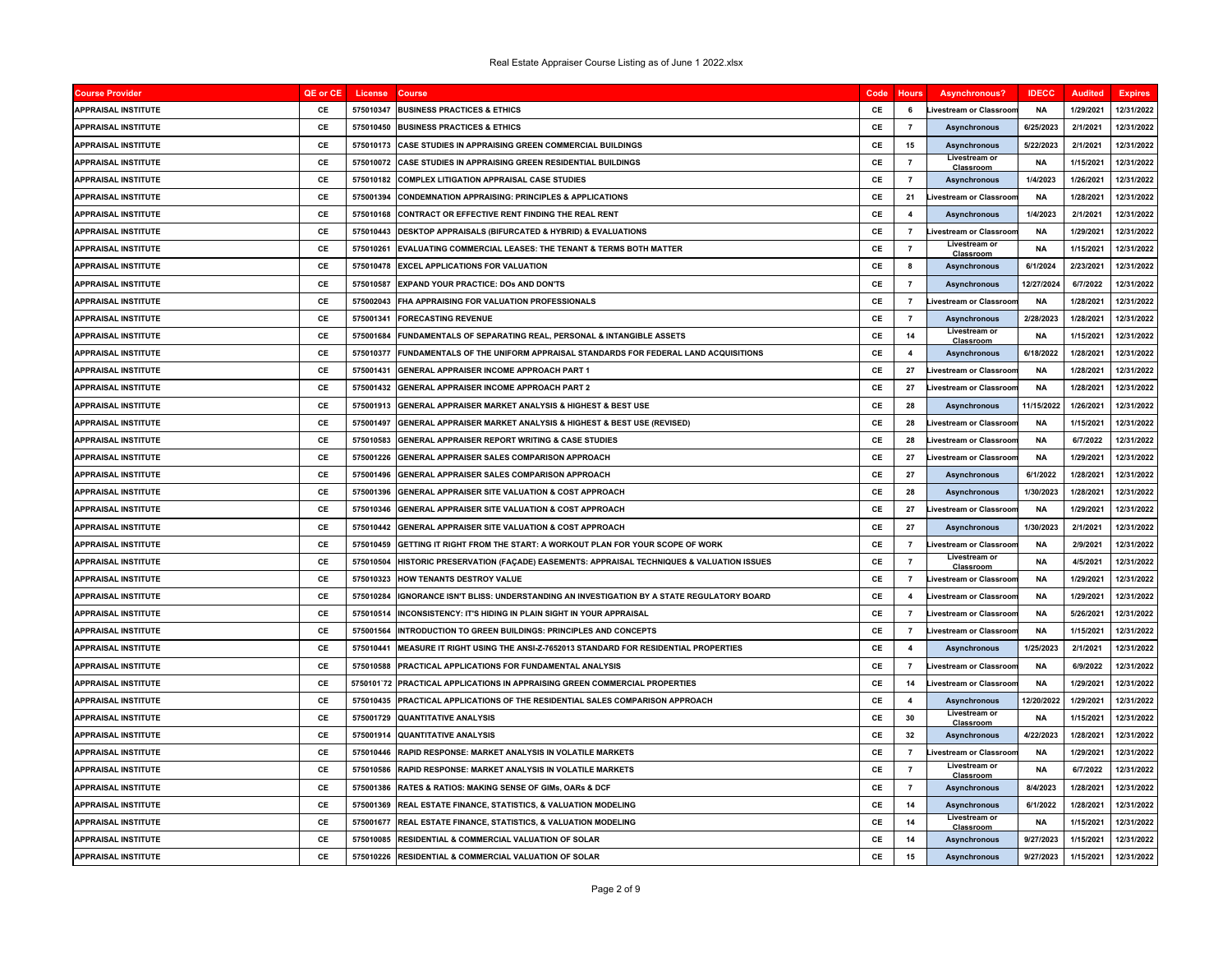| <b>Course Provider</b>     | QE or CE  | License   | <b>Course</b>                                                                              | Code           | <b>Hours</b>    | <b>Asynchronous?</b>                     | <b>IDECC</b> | <b>Audited</b> | <b>Expires</b> |
|----------------------------|-----------|-----------|--------------------------------------------------------------------------------------------|----------------|-----------------|------------------------------------------|--------------|----------------|----------------|
| <b>APPRAISAL INSTITUTE</b> | CE        | 575001882 | <b>RESIDENTIAL APPLICATIONS PART 2</b>                                                     | CE             | $\overline{7}$  | <b>Livestream or Classroor</b>           | <b>NA</b>    | 1/15/2021      | 12/31/2022     |
| <b>APPRAISAL INSTITUTE</b> | CE        | 575001883 | RESIDENTIAL APPLICATIONS: USING TECHNOLOGY TO MEASURE & SUPPORT ASSIGNMENT RESULTS         | CE             | $\overline{7}$  | ivestream or Classroo                    | <b>NA</b>    | 1/15/2021      | 12/31/2022     |
| <b>APPRAISAL INSTITUTE</b> | CE        | 575001294 | <b>RESIDENTIAL MARKET ANALYSIS &amp; HIGHEST &amp; BEST USE</b>                            | CE             | 14              | <b>Asynchronous</b>                      | 8/8/2022     | 2/1/2021       | 12/31/2022     |
| <b>APPRAISAL INSTITUTE</b> | CE        | 575001926 | RESIDENTIAL MARKET ANALYSIS & HIGHEST AND BEST USE                                         | <b>CE</b>      | 14              | Livestream or<br>Classroom               | <b>NA</b>    | 1/28/2021      | 12/31/2022     |
| <b>APPRAISAL INSTITUTE</b> | CE        | 575001109 | RESIDENTIAL REPORT WRITING & CASE STUDIES                                                  | <b>CE</b>      | 14              | Livestream or<br>Classroom               | <b>NA</b>    | 1/26/2021      | 12/31/2022     |
| <b>APPRAISAL INSTITUTE</b> | CE        | 575001348 | <b>RESIDENTIAL REPORT WRITING &amp; CASE STUDIES</b>                                       | CE             | 14              | <b>Asynchronous</b>                      | 10/11/2022   | 1/28/2021      | 12/31/2022     |
| <b>APPRAISAL INSTITUTE</b> | CE        | 575001130 | RESIDENTIAL SALES COMPARISON & INCOME APPROACH                                             | CE             | 28              | ivestream or Classroo                    | <b>NA</b>    | 1/29/2021      | 12/31/2022     |
| <b>APPRAISAL INSTITUTE</b> | CE        | 575001372 | RESIDENTIAL SALES COMPARISON & INCOME APPROACH                                             | CE             | 28              | <b>Asynchronous</b>                      | 10/21/2022   | 1/28/2021      | 12/31/2022     |
| <b>APPRAISAL INSTITUTE</b> | CE        | 575001131 | <b>RESIDENTIAL SITE VALUATION &amp; COST APPROACH</b>                                      | CE             | 14              | ivestream or Classroor                   | <b>NA</b>    | 1/29/2021      | 12/31/2022     |
| <b>APPRAISAL INSTITUTE</b> | CE        | 575001349 | RESIDENTIAL SITE VALUATION & COST APPROACH                                                 | CE             | 14              | <b>Asynchronous</b>                      | 3/24/2023    | 1/28/2021      | 12/31/2022     |
| <b>APPRAISAL INSTITUTE</b> | <b>CE</b> | 575010532 | RESIDENTIAL SITE VALUATION & COST APPROACH                                                 | CE             | 14              | <b>Asynchronous</b>                      | 6/14/2024    | 9/28/2021      | 12/31/2022     |
| <b>APPRAISAL INSTITUTE</b> | CE        | 575001901 | <b>REVIEW CASE STUDIES - GENERAL</b>                                                       | CE             | 30              | Livestream or<br>Classroom               | <b>NA</b>    | 1/15/2021      | 12/31/2022     |
| <b>APPRAISAL INSTITUTE</b> | CE        | 575010174 | <b>REVIEW CASE STUDIES - RESIDENTIAL</b>                                                   | CE             | 14              | <b>Asynchronous</b>                      | 3/30/2023    | 2/1/2021       | 12/31/2022     |
| <b>APPRAISAL INSTITUTE</b> | C.F       | 575010073 | <b>REVIEW CASES - RESIDENTIAL</b>                                                          | CF.            | 14              | Livestream or<br>Classroom               | <b>NA</b>    | 1/15/2021      | 12/31/2022     |
| <b>APPRAISAL INSTITUTE</b> | CE        | 575001838 | <b>REVIEW THEORY - GENERAL</b>                                                             | CE             | 30              | Livestream or Classroor                  | <b>NA</b>    | 1/15/2021      | 12/31/2022     |
| <b>APPRAISAL INSTITUTE</b> | CE        | 575001841 | <b>REVIEW THEORY - RESIDENTIAL</b>                                                         | CE             | 15              | <b>Livestream or Classroor</b>           | <b>NA</b>    | 1/15/2021      | 12/31/2022     |
| <b>APPRAISAL INSTITUTE</b> | CE        | 575010154 | <b>REVIEW THEORY - RESIDENTIAL</b>                                                         | CE             | 17              | <b>Asynchronous</b>                      | 1/28/2023    | 2/1/2021       | 12/31/2022     |
| <b>APPRAISAL INSTITUTE</b> | CE        | 575001335 | REVIEWING RESIDENTIAL APPRAISALS & USING FANNIE MAE FORMS                                  | CE             | $\overline{7}$  | <b>Asynchronous</b>                      | 12/10/2022   | 1/28/2021      | 12/31/2022     |
| <b>APPRAISAL INSTITUTE</b> | CE        | 575010309 | <b>RURAL VALUATION BASICS</b>                                                              | CE             | $\overline{7}$  | <b>Livestream or Classroor</b>           | ΝA           | 1/29/2021      | 12/31/2022     |
| <b>APPRAISAL INSTITUTE</b> | <b>CE</b> | 575001951 | SMALL HOTEL/MOTEL VALUATION: LIMITED SERVICE LODGING                                       | CE             | $\overline{7}$  | <b>Asynchronous</b>                      | 7/8/2022     | 1/28/2021      | 12/31/2022     |
| <b>APPRAISAL INSTITUTE</b> | CE        | 575010194 | SOLVING LAND VALUATION PUZZLES                                                             | CE             | $\overline{7}$  | ivestream or Classroor                   | <b>NA</b>    | 1/15/2021      | 12/31/2022     |
| <b>APPRAISAL INSTITUTE</b> | CE        | 575001388 | <b>SUBDIVISION VALUATION</b>                                                               | CE             | $\overline{7}$  | Asynchronous                             | 6/20/2023    | 1/28/2021      | 12/31/2022     |
| <b>APPRAISAL INSTITUTE</b> | CE        | 575010177 | SUPERVISOR/TRAINEE APPRAISER COURSE - AQB VERSION                                          | CE             | $\overline{4}$  | <b>Asynchronous</b>                      | 5/13/2023    | 1/26/2021      | 12/31/2022     |
| <b>APPRAISAL INSTITUTE</b> | CE        | 575010454 | SUPERVISORY APPRAISER - TRAINEE APPRAISER COURSE - AQB PORTION                             | CE             | $\overline{4}$  | <b>Asynchronous</b>                      | 7/28/2023    | 2/1/2021       | 12/31/2022     |
| <b>APPRAISAL INSTITUTE</b> | <b>CE</b> | 575001945 | SUPERVISORY APPRAISER - TRAINEE APPRAISER COURSE - AQB PORTION - NO CE CREDIT FOR TRAINEES | ILST-1         | $\overline{4}$  | <b>Livestream or</b><br>Classroom        | <b>NA</b>    | 1/28/202'      | 12/31/2022     |
| <b>APPRAISAL INSTITUTE</b> | CE        | 575001954 | TWO DAY ADVANCED INCOME CAPITALIZATION - A                                                 | CE             | 14              | Livestream or<br>Classroom               | <b>NA</b>    | 1/28/2021      | 12/31/2022     |
| <b>APPRAISAL INSTITUTE</b> | CE        | 575001955 | TWO DAY ADVANCED INCOME CAPITALIZATION - B                                                 | CE             | 14              | Livestream or<br>Classroom               | <b>NA</b>    | 1/28/2021      | 12/31/2022     |
| <b>APPRAISAL INSTITUTE</b> | CE        | 575010127 | UNIFORM APPRAISAL STANDARDS FOR FED LAND ACQUISITIONS                                      | CE             | 14              | Livestream or<br>Classroom               | <b>NA</b>    | 1/15/2021      | 12/31/2022     |
| <b>APPRAISAL INSTITUTE</b> | CE        | 575001888 | USING SPREADSHEET PROGRAMS IN REAL ESTATE APPRAISAL                                        | CE             | $\overline{7}$  | <b>Asynchronous</b>                      | 12/2/2022    | 1/26/2021      | 12/31/2022     |
| <b>APPRAISAL INSTITUTE</b> | CE        | 575000934 | USING YOUR HP12C FINANCIAL CALCULATOR                                                      | CE             | $\overline{7}$  | <b>Asynchronous</b>                      | 7/17/2022    | 1/26/2021      | 12/31/2022     |
| <b>APPRAISAL INSTITUTE</b> | CE        | 575010287 | <b>VALUATION BY COMPARISON: RESIDENTIAL ANALYSIS &amp; LOGIC</b>                           | CE             | $\overline{7}$  | <b>Livestream or Classroor</b>           | <b>NA</b>    | 1/29/2021      | 12/31/2022     |
| <b>APPRAISAL INSTITUTE</b> | CE        | 575010086 | <b>VALUATION OF CONSERVATION EASEMENTS</b>                                                 | CE             | 28              | Livestream or Classroor                  | <b>NA</b>    | 1/15/2021      | 12/31/2022     |
| <b>APPRAISAL INSTITUTE</b> | CE        | 575010528 | VALUATION OVERVIEW OF ACCESSORY DWELLING UNITS                                             | CE             | $\overline{7}$  | Livestream or<br>Classroom               | <b>NA</b>    | 9/12/2021      | 12/31/2022     |
| <b>APPRAISAL INSTITUTE</b> | CE        | 575010345 | VALUATION RESOURCES FOR PHOTOVOLTAIC SYSTEMS                                               | CE             | $\mathbf{3}$    | <b>Asynchronous</b>                      | 12/11/2021   | 2/1/2021       | 12/31/2022     |
| <b>APPRAISAL INSTITUTE</b> | QE        | 573000583 | <b>BASIC APPRAISAL PRINCIPLES</b>                                                          | $IL2-08$       | 30              | <b>Livestream or</b><br><b>Classroom</b> | <b>NA</b>    | 1/26/2021      | 12/31/2022     |
| <b>APPRAISAL INSTITUTE</b> | QE        | 573000584 | <b>BASIC APPRAISAL PROCEDURES</b>                                                          | IL3-08         | 30              | <b>Livestream or</b><br><b>Classroom</b> | <b>NA</b>    | 1/26/2021      | 12/31/2022     |
| <b>APPRAISAL INSTITUTE</b> | QE        | 573000528 | <b>GENERAL APPRAISER INCOME APPROACH PART 1</b>                                            | LG7-08         | 30 <sub>2</sub> | <b>ivestream or Classroor</b>            | <b>NA</b>    | 1/15/2021      | 12/31/2022     |
| <b>APPRAISAL INSTITUTE</b> | QE        | 573000529 | <b>GENERAL APPRAISER INCOME APPROACH PART 2</b>                                            | <b>ILG7-08</b> | 30 <sub>1</sub> | <b>Livestream or Classroon</b>           | <b>NA</b>    | 1/15/2021      | 12/31/2022     |
| <b>APPRAISAL INSTITUTE</b> | QE        |           | 573000538 GENERAL APPRAISER MARKET ANALYSIS & HIGHEST & BEST USE (REVISED)                 | <b>ILG4-08</b> | 30 <sup>°</sup> | <b>Livestream or Classroom</b>           | <b>NA</b>    | 1/15/2021      | 12/31/2022     |
| <b>APPRAISAL INSTITUTE</b> | QE        | 573000477 | <b>GENERAL APPRAISER REPORT WRITING &amp; CASE STUDIES</b>                                 | LG8-08         | 30 <sub>2</sub> | <b>Livestream or Classroon</b>           | <b>NA</b>    | 1/29/2021      | 12/31/2022     |
| <b>APPRAISAL INSTITUTE</b> | QE        |           | 573000719 GENERAL APPRAISER REPORT WRITING & CASE STUDIES                                  | <b>ILG8-08</b> | 30 <sup>°</sup> | <b>Livestream or Classroom</b>           | <b>NA</b>    | 6/7/2022       | 12/31/2022     |
| <b>APPRAISAL INSTITUTE</b> | QE        | 573000472 | <b>GENERAL APPRAISER SALES COMPARISON APPROACH</b>                                         | <b>ILG5-08</b> | 30 <sup>°</sup> | <b>Livestream or Classroom</b>           | <b>NA</b>    | 1/29/2021      | 12/31/2022     |
| <b>APPRAISAL INSTITUTE</b> | QE        | 573000527 | <b>GENERAL APPRAISER SITE VALUATION &amp; COST APPROACH</b>                                | <b>ILG6-08</b> | 30              | <b>Asynchronous</b>                      | 1/30/2023    | 1/29/2021      | 12/31/2022     |
| <b>APPRAISAL INSTITUTE</b> | QE        |           | 573000675 GENERAL APPRAISER SITE VALUATION & COST APPROACH                                 | <b>ILG6-08</b> | 30 <sup>°</sup> | <b>Livestream or</b><br><b>Classroom</b> | <b>NA</b>    | 1/15/2021      | 12/31/2022     |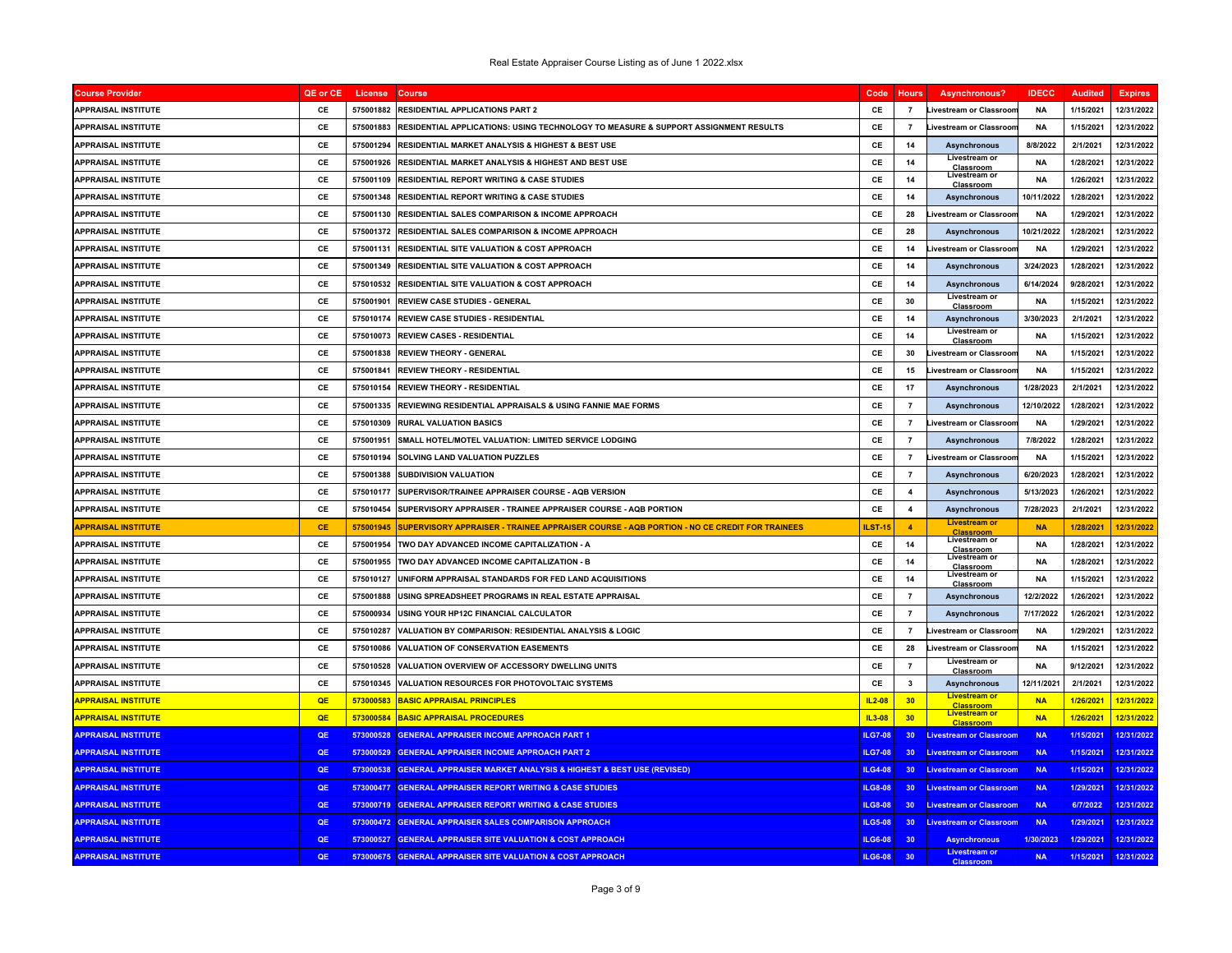| <b>Course Provider</b>         | QE or CE  | License   | Course                                                           | Code           | <b>Hours</b>            | Asynchronous?                            | <b>IDECC</b> | <b>Audited</b> | <b>Expires</b> |
|--------------------------------|-----------|-----------|------------------------------------------------------------------|----------------|-------------------------|------------------------------------------|--------------|----------------|----------------|
| <b>APPRAISAL INSTITUTE</b>     | OE        | 573000692 | <b>GENERAL APPRAISER SITE VALUATION &amp; COST APPROACH</b>      | ILG6-08        | 30 <sup>°</sup>         | <b>Asynchronous</b>                      | 1/30/2023    | 1/29/2021      | 12/31/2022     |
| <b>APPRAISAL INSTITUTE</b>     | QE        | 573000579 | <b>QUANTITATIVE ANALYSIS</b>                                     | ILGE-08        | 33                      | Livestream of<br><b>Classroom</b>        | <b>NA</b>    | 1/15/2021      | 12/31/2022     |
| <b>APPRAISAL INSTITUTE</b>     | <b>OE</b> |           | 573000490 REAL ESATE FINANCE, STATISTICS & VALUATION MODELING    | <b>ILG9-08</b> | 15                      | <b>Asynchronous</b>                      | 6/1/2022     | 1/29/2021      | 12/31/2022     |
| <b>APPRAISAL INSTITUTE</b>     | QE        |           | 573000490 REAL ESATE FINANCE, STATISTICS & VALUATION MODELING    | <b>ILR9-08</b> | 15                      | <b>Asynchronous</b>                      | 6/1/2022     | 1/29/2021      | 12/31/2022     |
| <b>APPRAISAL INSTITUTE</b>     | QE        |           | 573000572 REAL ESTATE FINANCE, STATISTICS, & VALUATION MODELING  | <b>ILR8-08</b> | 15                      | <b>Livestream or</b><br>Classroom        | <b>NA</b>    | 1/2/2019       | 12/31/2022     |
| <b>APPRAISAL INSTITUTE</b>     | OE        | 573000572 | <b>REAL ESTATE FINANCE, STATISTICS, &amp; VALUATION MODELING</b> | <b>ILG9-08</b> | 15 <sub>1</sub>         | Livestream or<br><b>Classroom</b>        | <b>NA</b>    | 1/2/2019       | 12/31/2022     |
| <b>APPRAISAL INSTITUTE</b>     | QE        |           | 573000486 RESIDENTIAL MARKET ANALYSIS & HIGHEST & BEST USE       | <b>ILR4-08</b> | 15                      | <b>Asynchronous</b>                      | 8/8/2022     | 1/29/2021      | 12/31/2022     |
| <b>APPRAISAL INSTITUTE</b>     | QE        |           | 573000622 RESIDENTIAL MARKET ANALYSIS & HIGHEST AND BEST USE     | <b>ILR4-08</b> | 15 <sub>1</sub>         | <b>Livestream or Classroom</b>           | <b>NA</b>    | 1/15/2021      | 12/31/2022     |
| <b>APPRAISAL INSTITUTE</b>     | QE        |           | 573000398 RESIDENTIAL REPORT WRITING & CASE STUDIES              | <b>ILR6-08</b> | 15                      | <b>Livestream or</b><br><b>Classroom</b> | <b>NA</b>    | 1/26/2021      | 12/31/2022     |
| <b>APPRAISAL INSTITUTE</b>     | QE        |           | 573000516 RESIDENTIAL REPORT WRITING & CASE STUDIES              | <b>ILR7-08</b> | 15                      | <b>Asynchronous</b>                      | 10/11/2022   | 1/29/2021      | 12/31/2022     |
| <b>APPRAISAL INSTITUTE</b>     | QE        |           | 573000402 RESIDENTIAL SALES COMPARISON & INCOME APPROACH         | <b>ILR6-08</b> | 30 <sub>o</sub>         | <b>Livestream or Classroom</b>           | <b>NA</b>    | 1/15/2021      | 12/31/2022     |
| <b>APPRAISAL INSTITUTE</b>     | QE        |           | 573000506 RESIDENTIAL SALES COMPARISON & INCOME APPROACH         | <b>ILR6-08</b> | 30                      | Asynchronous                             | 10/21/2022   | 1/29/2021      | 12/31/2022     |
| <b>APPRAISAL INSTITUTE</b>     | QE        |           | 573000517 RESIDENTIAL SITE VALUATION & COST APPROACH             | <b>ILR5-08</b> | 15                      | <b>Asynchronous</b>                      | 3/24/2023    | 1/26/2021      | 12/31/2020     |
| <b>APPRAISAL INSTITUTE</b>     | QE        |           | 573000715 RESIDENTIAL SITE VALUATION & COST APPROACH             | <b>ILR5-08</b> | 15                      | Asynchronous                             | 6/14/2024    | 9/28/2021      | 12/31/2022     |
| <b>APPRAISAL INSTITUTE</b>     | QE        |           | 573000401 RESIDENTIAL SITE VALUATION AND COST APPROACH           | <b>ILR5-08</b> | 15                      | <b>Livestream or Classroom</b>           | <b>NA</b>    | 1/15/2021      | 12/31/2022     |
| APPRAISER eLEARNING LLC        | CE        | 575010572 | 2020-2022 7-HOUR USPAP UPDATE                                    | CE             | $\overline{7}$          | Livestream or<br>Classroom               | <b>NA</b>    | 4/13/2022      | 12/31/2022     |
| APPRAISER eLEARNING LLC        | C.F       | 575010436 | 2021 APPRAISER'S CONFERENCE AND TRADE SHOW - DAY 1               | <b>CF</b>      | $\overline{7}$          | Livestream or<br>Classroom               | <b>NA</b>    | 12/17/2020     | 12/31/2022     |
| APPRAISER eLEARNING LLC        | CE        | 575010437 | 2021 APPRAISER'S CONFERENCE AND TRADE SHOW - DAY 2               | CE             | $\overline{7}$          | Livestream or<br>Classroom               | <b>NA</b>    | 12/17/2020     | 12/31/2022     |
| APPRAISER eLEARNING LLC        | CE        | 575010079 | APPRAISER'S GUIDE TO CYA (COVERING YOUR APPRAISALS)              | CE             | $\overline{\mathbf{4}}$ | <b>Asynchronous</b>                      | 7/9/2022     | 12/17/2020     | 12/31/2022     |
| <b>APPRAISER eLEARNING LLC</b> | CE        | 575010379 | <b>COMMERCIAL PROPERTY VALUATION</b>                             | CE             | $\overline{7}$          | <b>Asynchronous</b>                      | 7/24/2023    | 12/17/2020     | 12/31/2022     |
| APPRAISER eLEARNING LLC        | CE        | 575010575 | MEASURING WITH ANSI AND THE 2020 ANSI UPDATE                     | CE             | $\overline{4}$          | Livestream or<br>Classroom               | <b>NA</b>    | 4/25/2022      | 12/31/2022     |
| APPRAISER eLEARNING LLC        | <b>CE</b> | 575010390 | SALES COMPARISON APPROACH: A COURSE ON ANALYSIS & REPORTING      | CE             | $\overline{7}$          | <b>Asynchronous</b>                      | 8/29/2023    | 12/17/2020     | 12/31/2022     |
| <b>APPRAISER eLEARNING LLC</b> | CE        | 575010382 | SELECTING AND SUPPORTING MARKET ADJUSTMENTS                      | CE             | $\overline{\mathbf{3}}$ | <b>Asynchronous</b>                      | 11/22/2022   | 12/17/2020     | 12/31/2022     |
| <b>ASFMRA</b>                  | CE        | 575010538 | 2020-2022 7-HOUR NATIONAL USPAP UPDATE                           | CE             | $\overline{7}$          | Livestream or<br>Classroom               | <b>NA</b>    | 11/3/2021      | 12/31/2022     |
| <b>ASFMRA</b>                  | C.F       | 575010529 | 2021 ASFMRA ANNUAL CONFERENCE - DAY 1                            | CE             | 6                       | Livestream or<br>Classroom               | <b>NA</b>    | 9/14/2021      | 12/31/2022     |
| <b>ASFMRA</b>                  | CE        | 575001733 | ADVANCED APPRAISAL EXAM PREPARATION COURSE                       | CE             | 20                      | Livestream or<br>Classroom               | <b>NA</b>    | 11/2/2020      | 12/31/2022     |
| <b>ASFMRA</b>                  | CE        | 575001259 | ADVANCED RURAL CASE STUDIES A400                                 | CE             | 36                      | Livestream o<br>Classroom                | <b>NA</b>    | 4/20/2021      | 12/31/2022     |
| <b>ASFMRA</b>                  | CE        | 575010468 | <b>AGWARE BACK TO BASICS</b>                                     | CE             | $\overline{7}$          | ivestream or Classroor                   | <b>NA</b>    | 2/10/2021      | 12/31/2022     |
| <b>ASFMRA</b>                  | CE        | 575010508 | ALTERNATIVE INVESTMENTS SEMINAR: AGRICULTURE AS AN ASSET         | CE             | 8                       | <b>Livestream or</b><br>Classroom        | <b>NA</b>    | 4/20/2021      | 12/31/2022     |
| <b>ASFMRA</b>                  | CE        | 575010447 | APPRAISAL OF WATER RIGHTS SEMINAR                                | CE             | 8                       | Livestream or<br>Classroo                | <b>NA</b>    | 11/2/2020      | 12/31/2022     |
| <b>ASFMRA</b>                  | CE        | 575010580 | APPRAISING Ag FACILITIES: FEEDLOT SEMINAR                        | CE             | -8                      | ivestream or Classroor                   | <b>NA</b>    | 5/6/2022       | 12/31/2022     |
| <b>ASFMRA</b>                  | CE        | 575010469 | APPRAISING AGRICULTURAL LAND IN TRANSITION                       | CE             | 8                       | <b>Livestream or Classroor</b>           | <b>NA</b>    | 1/14/2021      | 12/31/2022     |
| <b>ASFMRA</b>                  | CE        | 575010444 | APPRAISING AGRICULTURE FACILITIES: SWINE CONFINEMENT SEMINAR     | CE             | 8                       | Livestream or<br>Classroot               | <b>NA</b>    | 4/21/2021      | 12/31/2022     |
| <b>ASFMRA</b>                  | CE        | 575010524 | APPRAISING RURAL RESIDENTIAL PROPERTIES                          | CE             | 8                       | Livestream or Classroor                  | <b>NA</b>    | 7/7/2021       | 12/31/2022     |
| <b>ASFMRA</b>                  | CE        | 575010579 | BARN-DOMINIUM/SHOUSE/SHOME - WHAT IS IT & WHAT IT'S NOT          | CE             | $\overline{\mathbf{4}}$ | Livestream or<br>Classroom               | <b>NA</b>    | 5/6/2022       | 12/31/2022     |
| <b>ASFMRA</b>                  | CE        | 575001962 | <b>BASIC APPRAISAL PROCEDURES</b>                                | CF.            | 28                      | Livestream or<br>Classroom               | <b>NA</b>    | 6/14/2021      | 12/31/2022     |
| <b>ASFMRA</b>                  | CE        | 575001517 | COST APPROACH FOR GENERAL APPRAISERS A301                        | CE             | 27                      | ivestream or Classroor                   | <b>NA</b>    | 11/2/2020      | 12/31/2022     |
| <b>ASFMRA</b>                  | <b>CE</b> | 575010582 | DRAINAGE CONSIDERATIONS FOR MANAGERS & APPRAISERS                | CE             | $\overline{\mathbf{4}}$ | <b>Livestream or Classroor</b>           | <b>NA</b>    | 5/18/2022      | 12/31/2022     |
| <b>ASFMRA</b>                  | CE        | 575010462 | <b>EMINENT DOMAIN</b>                                            | CE             | 14                      | Livestream of<br>Classroom               | <b>NA</b>    | 12/7/2020      | 12/31/2022     |
| <b>ASFMRA</b>                  | CE        | 575002021 | FOUNDATION OF APPRAISAL REVIEW (A600)                            | CE             | 36                      | Livestream o<br>Classroom                | <b>NA</b>    | 4/27/2021      | 12/31/2022     |
| <b>ASFMRA</b>                  | CE        | 575001622 | GENERAL MARKET ANALYSIS & HIGHEST & BEST USE A290                | CE             | 28                      | Livestream or<br>Classroom               | <b>NA</b>    | 11/2/2020      | 12/31/2022     |
| <b>ASFMRA</b>                  | CE        | 575010488 | <b>HIGHEST &amp; BEST USE SEMINAR</b>                            | CE             | 8                       | Livestream or<br>Classroom               | <b>NA</b>    | 4/8/2021       | 12/31/2022     |
| <b>ASFMRA</b>                  | CE        | 575001516 | INCOME APPROACH FOR GENERAL APPRAISERS PART 1                    | CE             | 27                      | Livestream or<br>Classroom               | <b>NA</b>    | 3/3/2021       | 12/31/2022     |
| <b>ASFMRA</b>                  | CE        |           | 575000575 INTEGRATED APPROACHES TO VALUE A304                    | CE             | 27                      | Livestream or<br>Classroom               | <b>NA</b>    | 11/30/2021     | 12/31/2022     |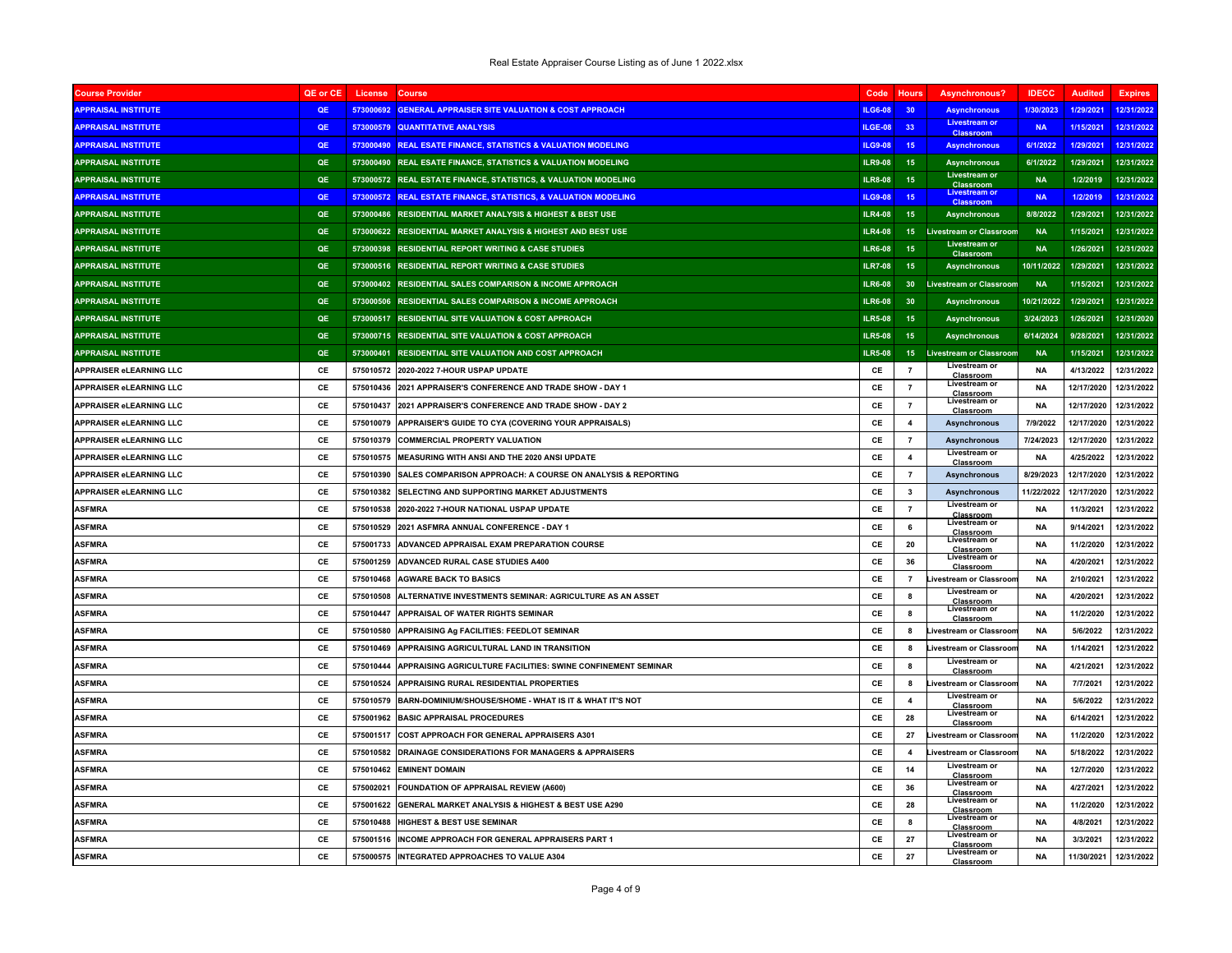| <b>Course Provider</b>                 | QE or CE  | License   | <b>Course</b>                                                             | Code           | <b>Hours</b>        | Asynchronous?                            | <b>IDECC</b> | <b>Audited</b> | <b>Expires</b> |
|----------------------------------------|-----------|-----------|---------------------------------------------------------------------------|----------------|---------------------|------------------------------------------|--------------|----------------|----------------|
| <b>ASFMRA</b>                          | CE        | 575001692 | INTEGRATED APPROACHES TO VALUE A304                                       | CE             | 27                  | Livestream or Classroon                  | <b>NA</b>    | 11/2/2020      | 12/31/2022     |
| <b>ASFMRA</b>                          | CE        | 575010522 | <b>IOWA &amp; ILLINOIS CHAPTERS SUMMER MEETING</b>                        | CE             | 8                   | Livestream or Classroor                  | <b>NA</b>    | 6/30/2021      | 12/31/2022     |
| <b>ASFMRA</b>                          | CE        | 575010456 | NATIONAL BEST PRACTICES FOR RURAL APPRAISAL                               | CE             | 8                   | Livestream or Classroon                  | <b>NA</b>    | 1/21/2021      | 12/31/2022     |
| <b>ASFMRA</b>                          | CE        | 575010509 | PRACTICAL ADJUSTMENTS OF THE EQUIVALENCY RATIO                            | CE             | 8                   | Livestream or<br>Classroom               | <b>NA</b>    | 7/8/2021       | 12/31/2022     |
| <b>ASFMRA</b>                          | CE        | 575010533 | <b>RAPID FIRE CASE STUDIES 2021</b>                                       | CE             | 5                   | Livestream or<br>Classroom               | <b>NA</b>    | 10/4/2021      | 12/31/2022     |
| <b>ASFMRA</b>                          | CE        |           | 575010388 REPORT WRITING                                                  | CE             | 8                   | Livestream or<br>Classroom               | <b>NA</b>    | 11/2/2020      | 12/31/2022     |
| <b>ASFMRA</b>                          | CE        | 575001623 | SALES COMPARISON APPROACH FOR GENERAL APPRAISERS A302                     | CE             | 27                  | Livestream or<br>Classroom               | <b>NA</b>    | 1/20/2021      | 12/31/2022     |
| <b>ASFMRA</b>                          | CE        | 575010463 | <b>SALES COMPARISON APPROACH SEMINAR</b>                                  | CE             | 8                   | Livestream or<br>Classroom               | <b>NA</b>    | 1/4/2021       | 12/31/2022     |
| <b>ASFMRA</b>                          | CE        | 575010589 | TIMBERLAND VALUATION: A PRACTICAL OVERVIEW                                | CE             | $\overline{\bf{4}}$ | Livestream or Classroon                  | <b>NA</b>    | 6/14/2022      | 12/31/2022     |
| <b>ASFMRA</b>                          | CE        | 575010547 | UNIFORM APPRAISAL STANDARDS FOR FED LAND ACQUISITIONS - YELLOW BOOK       | CE             | 27                  | <b>Livestream or Classroon</b>           | <b>NA</b>    | 12/13/2021     | 12/31/2022     |
| <b>ASFMRA</b>                          | CE        | 575010148 | VALUATION OF CONSERVATION EASEMENTS & OTHER PARTIAL INTERESTS VALUATION   | CE             | 22                  | Livestream or<br>Classroom               | <b>NA</b>    | 2/2/2021       | 12/31/2022     |
| <b>ASFMRA</b>                          | CE        | 575010512 | VALUATION OF LIFESTYLE & TROPHY PROPERTIES                                | CE             | 8                   | Livestream or<br>Classroom               | <b>NA</b>    | 4/20/2021      | 12/31/2022     |
| <b>ASFMRA</b>                          | CE        | 575010581 | <b>VALUING LIVESTOCK FACILITIES: DAIRY FARMS SEMINAR</b>                  | CE             | 8                   | Livestream or<br><b>Classroom</b>        | <b>NA</b>    | 5/6/2022       | 12/31/2022     |
| <b>ASFMRA</b>                          | OE        | 573000404 | <b>BASIC APPRAISAL PRINCIPLES</b>                                         | $IL2-08$       | 30                  | Livestream or<br><b>Classroom</b>        | <b>NA</b>    | 6/3/2021       | 12/31/2022     |
| <b>ASFMRA</b>                          | QE        | 573000631 | <b>BASIC APPRAISAL PROCEDURES</b>                                         | IL3-08         | 30                  | Livestream of<br><b>Classroom</b>        | <b>NA</b>    | 11/2/2020      | 12/31/2022     |
| <b>ASFMRA</b>                          | QE        | 573000542 | <b>COST APPROACH FOR GENERAL APPRAISERS A301</b>                          | ILG6-08        | 30 <sub>2</sub>     | <b>Livestream or Classroon</b>           | <b>NA</b>    | 11/2/2020      | 12/31/2022     |
| <b>ASFMRA</b>                          | OE        | 573000636 | <b>FOUNDATION OF APPRAISAL REVIEW (A600)</b>                              | ILGE-08        | 40                  | Livestream or<br><b>Classroom</b>        | <b>NA</b>    | 4/27/2021      | 12/31/2022     |
| <b>ASFMRA</b>                          | QE        | 573000566 | <b>GENERAL MARKET ANALYSIS &amp; HIGHEST &amp; BEST USE A290</b>          | <b>ILG4-08</b> | 30                  | Livestream o<br>Classroom                | <b>NA</b>    | 11/2/2020      | 12/31/2022     |
| <b>ASFMRA</b>                          | QE        | 573000541 | INCOME APPROACH FOR GENERAL APPRAISERS PART 1                             | <b>ILG7-08</b> | 30                  | <b>Livestream or</b><br><b>Classroom</b> | <b>NA</b>    | 3/3/2021       | 12/31/2022     |
| <b>ASFMRA</b>                          | QE        |           | 573000575 INTEGRATED APPROACHES TO VALUE A304                             | ILGE-08        | 30                  | <b>Livestream or</b><br><b>Classroom</b> | <b>NA</b>    | 11/2/2020      | 12/31/2022     |
| <b>ASFMRA</b>                          | OF        | 573000567 | <b>SALES COMPARISON APPROACH FOR GENERAL APPRAISERS A302</b>              | <b>ILG5-08</b> | 30 <sub>2</sub>     | Livestream or<br>Classer                 | <b>NA</b>    | 11/2/2020      | 12/31/2022     |
| <b>CHAMPION SCHOOL OF REAL ESTATE</b>  | CE        |           | 575010212 BASIC CONSTRUCTION REVIEW                                       | CE             | $\overline{7}$      | Asynchronous                             | 9/15/2022    | 12/29/2020     | 12/31/2022     |
| <b>CHAMPION SCHOOL OF REAL ESTATE</b>  | CE        | 575010190 | <b>DEFENSIBLE APPRAISING</b>                                              | CE             | $\overline{7}$      | Asynchronous                             | 11/6/2023    | 12/29/2020     | 12/31/2022     |
| <b>CHAMPION SCHOOL OF REAL ESTATE</b>  | CE        | 575010341 | <b>METHODOLOGY &amp; APPLICATIONS OF SALES COMPARISON</b>                 | CE             | $\overline{7}$      | Asynchronous                             | 1/26/2022    | 12/29/2020     | 12/31/2022     |
| <b>CHAMPION SCHOOL OF REAL ESTATE</b>  | CE        | 575010291 | <b>MORTGAGES, APPRAISALS &amp; FORECLOSURES</b>                           | CE             | $\overline{7}$      | Asynchronous                             | 7/22/2023    | 12/29/2020     | 12/31/2022     |
| <b>CHAMPION SCHOOL OF REAL ESTATE</b>  | CE        |           | 575010175 INATIONAL APPRAISING FOR THE SUPERVISOR & TRAINEE - AQB PORTION | CE             | $\overline{4}$      | <b>Asynchronous</b>                      | 10/4/2023    | 12/29/2020     | 12/31/2022     |
| CHAMPION SCHOOL OF REAL ESTATE         | CE        | 575010166 | PROPERTY & VALUATION ANALYSIS FOR FHA                                     | CE             | $\overline{7}$      | Asynchronous                             | 4/29/2022    | 12/29/2020     | 12/31/2022     |
| <b>CHAMPION SCHOOL OF REAL ESTATE</b>  | QE        | 573000659 | <b>BASIC RESIDENTIAL APPRAISAL PRINCIPLES</b>                             | $IL2-08$       | 30                  | <b>Asynchronous</b>                      | 6/27/2023    | 12/29/2020     | 12/31/2022     |
| <b>CHAMPION SCHOOL OF REAL ESTATE</b>  | <b>OE</b> |           | 573000660 BASIC RESIDENTIAL APPRAISAL PROCEDURES                          | $IL3-08$       | 30                  | <b>Asynchronous</b>                      | 4/25/2023    | 12/29/2020     | 12/31/2022     |
| <b>CHAMPION SCHOOL OF REAL ESTATE</b>  | QE        | 573000664 | <b>RESIDENTIAL MARKET ANALYSIS &amp; HIGHEST &amp; BEST USE</b>           | <b>ILR4-08</b> | 15                  | <b>Asynchronous</b>                      | 8/5/2022     | 12/29/2020     | 12/31/2022     |
| <b>CHAMPION SCHOOL OF REAL ESTATE</b>  | QE        |           | 573000658 RESIDENTIAL REPORT WRITING & CASE STUDIES                       | <b>ILR7-08</b> | 15                  | <b>Asynchronous</b>                      | 7/27/2022    | 12/29/2020     | 12/31/2022     |
| <b>CHAMPION SCHOOL OF REAL ESTATE</b>  | QE        |           | 573000663 RESIDENTIAL SALES COMPARISON & INCOME APPROACH                  | <b>ILR6-08</b> | 30                  | <b>Asynchronous</b>                      | 12/26/2023   | 12/29/2020     | 12/31/2022     |
| CHAMPION SCHOOL OF REAL ESTATE         | QE        | 573000661 | <b>RESIDENTIAL SITE VALUATION &amp; COST APPROACH</b>                     | <b>ILR5-08</b> | 15                  | <b>Asynchronous</b>                      | 5/9/2023     | 12/29/2020     | 12/31/2022     |
| <b>CHAMPION SCHOOL OF REAL ESTATE</b>  | QE        |           | 573000654 SPECIALIZED RESIDENTIAL APPRAISAL TOPICS                        | <b>ILRE-08</b> | 20                  | <b>Asynchronous</b>                      | 7/6/2022     | 12/29/2020     | 12/31/2022     |
| <b>CHAMPION SCHOOL OF REAL ESTATE</b>  | QE        |           | 573000662 STATISTICS, MODELING & FINANCE                                  | <b>ILG9-08</b> | 15                  | <b>Asynchronous</b>                      | 11/26/2022   | 12/29/2020     | 12/31/2022     |
| <b>CHAMPION SCHOOL OF REAL ESTATE</b>  | QE        |           | 573000662 STATISTICS, MODELING & FINANCE                                  | <b>ILR9-08</b> | 15                  | <b>Asynchronous</b>                      | 11/26/2022   | 12/29/2020     | 12/31/2022     |
| CHICAGO CHAPTER OF THE APPRAISAL INST  | <b>CF</b> | 575010566 | AN UPDATE TO COOK COUNTY REAL ESTATE TAX ASSESSMENT                       | CE             | $\overline{2}$      | <b>Livestream or Classroon</b>           | <b>NA</b>    | 3/7/2022       | 12/31/2022     |
| CHICAGO CHAPTER OF THE APPRAISAL INST. | CE        |           | 575010498 APPRAISAL ADJUSTMENTS                                           | CE             | 7                   | <b>Livestream or Classroon</b>           | <b>NA</b>    | 4/1/2021       | 12/31/2022     |
| CHICAGO CHAPTER OF THE APPRAISAL INST. | CE        | 575001960 | <b>COMPLEX LITIGATION APPRAISAL CASE STUDIES</b>                          | CE             | $\overline{7}$      | <b>Livestream or Classroon</b>           | <b>NA</b>    | 11/17/2020     | 12/31/2022     |
| CHICAGO CHAPTER OF THE APPRAISAL INST. | CE        | 575002019 | <b>COMPREHENSIVE REVIEW OF APPRAISAL CONCEPTS</b>                         | CE             | 28                  | Livestream or Classroo                   | <b>NA</b>    | 11/17/2020     | 12/31/2022     |
| CHICAGO CHAPTER OF THE APPRAISAL INST. | CE        | 575010526 | CONDITIONS OF THE CHICAGO REAL ESTATE MARKET                              | CE             | $\overline{7}$      | Livestream or Classroon                  | <b>NA</b>    | 8/31/2021      | 12/31/2022     |
| CHICAGO CHAPTER OF THE APPRAISAL INST. | <b>CE</b> | 575010527 | <b>FANNIE MAE UPDATE</b>                                                  | CE             | $\overline{2}$      | Livestream or Classroon                  | <b>NA</b>    | 8/31/2021      | 12/31/2022     |
| CHICAGO CHAPTER OF THE APPRAISAL INST. | CE        | 575010464 | ICAP ANNUAL CE SEMINAR - APRIL 19, 2021                                   | CE             | $\overline{7}$      | Livestream or<br>Classroom               | <b>NA</b>    | 12/28/2020     | 12/31/2022     |
| CHICAGO CHAPTER OF THE APPRAISAL INST. | CE        |           | 575010466 ICAP ANNUAL CE SEMINAR - JUNE 14, 2021                          | CE             | $\overline{7}$      | Livestream or<br><b>Classroom</b>        | <b>NA</b>    | 12/28/2020     | 12/31/2022     |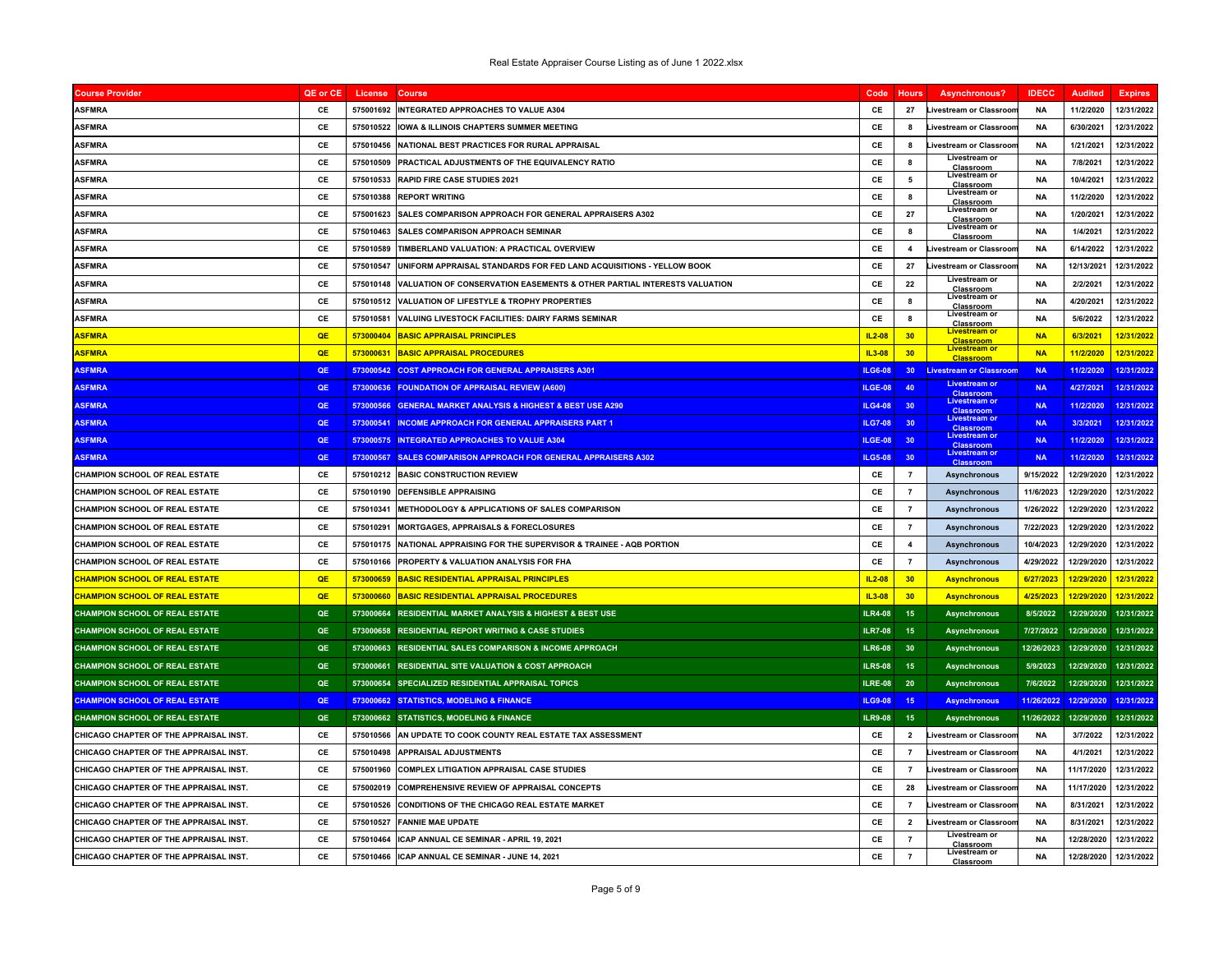| <b>Course Provide</b>                          | QE or CE  | License   | Course                                                                                       | Code           | <b>Hours</b>            | Asynchronous?                              | <b>IDECC</b> | <b>Audited</b> | <b>Expires</b> |
|------------------------------------------------|-----------|-----------|----------------------------------------------------------------------------------------------|----------------|-------------------------|--------------------------------------------|--------------|----------------|----------------|
| CHICAGO CHAPTER OF THE APPRAISAL INST.         | <b>CF</b> | 575010465 | ICAP ANNUAL CE SEMINAR - MAY 19, 2021                                                        | <b>CF</b>      | $\overline{7}$          | Livestream or<br>Classroom                 | NΔ           | 12/28/2020     | 12/31/2022     |
| CHICAGO CHAPTER OF THE APPRAISAL INST.         | CE        | 575010472 | LITIGATION ASSIGNMENTS FOR RESIDENTIAL APPRAISERS: DOING EXPERT WORK ON ATYPICAL CASES       | CE             | 4                       | Livestream or<br><b>Classroom</b>          | <b>NA</b>    | 1/25/2021      | 12/31/2022     |
| CHICAGO CHAPTER OF THE APPRAISAL INST.         | CE        | 575010480 | <b>MIDWEST EASEMENT SEMINAR</b>                                                              | CE             | $\overline{7}$          | Livestream or<br>Classroom                 | <b>NA</b>    | 3/1/2021       | 12/31/2022     |
| CHICAGO CHAPTER OF THE APPRAISAL INST.         | CE        | 575010471 | PERSISTENT APPRAISAL FAILURES                                                                | CE             | $\overline{7}$          | Livestream or<br>Classroom                 | <b>NA</b>    | 1/15/2021      | 12/31/2022     |
| CHICAGO CHAPTER OF THE APPRAISAL INST.         | CE        | 575002018 | REVIEW OF ADVANCED APPRAISAL CONCEPTS                                                        | CE             | 12                      | <b>Livestream or Classroor</b>             | <b>NA</b>    | 11/17/2020     | 12/31/2022     |
| CHICAGO CHAPTER OF THE APPRAISAL INST.         | CE        | 575010501 | <b>RURAL VALUATION BASICS</b>                                                                | CE             | $\overline{7}$          | Livestream or<br>Classroom                 | <b>NA</b>    | 4/5/2021       | 12/31/2022     |
| <b>CHICAGO CHAPTER OF THE APPRAISAL INST</b>   | CE        | 575001999 | <u>THE ILLINOIS SUPERVISOR/TRAINEE COURSE - ILLINOIS PORTION - NO CE CREDIT FOR TRAINEES</u> | <b>CE</b>      | $\overline{4}$          | <b>Livestream or Classroor</b>             | <b>NA</b>    | 11/17/2020     | 12/31/2022     |
| CHICAGO CHAPTER OF THE APPRAISAL INST.         | CE        | 575010452 | THE VALUATION OF WATER & WASTE WATER UTILITY SYSTEMS                                         | CE             | $\overline{7}$          | Livestream or Classroor                    | <b>NA</b>    | 1/8/2021       | 12/31/2022     |
| CHICAGO CHAPTER OF THE APPRAISAL INST.         | <b>CF</b> | 575010564 | <b>VALUATION OF CANNABIS FACILITIES &amp; BUSINESSES</b>                                     | <b>CF</b>      | $\overline{4}$          | Livestream or Classroor                    | <b>NA</b>    | 2/22/2022      | 12/31/2022     |
| <b>CHICAGO CHAPTER OF THE APPRAISAL INST.</b>  | <b>NA</b> | 575010485 | SEXUAL HARASSMENT PREVENTION TRAINING - MANDATORY - ILLINOIS ONLY - NO CE CREDIT             | <b>NA</b>      | $\overline{\mathbf{1}}$ | Livestream o<br>Class                      | <b>NA</b>    | 3/3/2021       | 12/31/2022     |
| <b>DYNASTY SCHOOL</b>                          | CE        | 575010138 | <b>FHA AND VA TODAY</b>                                                                      | CE             | $\overline{7}$          | <b>Asynchronous</b>                        | 10/3/2023    | 12/10/2020     | 12/31/2022     |
| <b>DYNASTY SCHOOL</b>                          | CE        | 575010142 | <b>STATISTICS, MODELING &amp; FINANCE</b>                                                    | CE             | 14                      | Asynchronous                               | 12/22/2022   | 12/10/2020     | 12/31/2022     |
| <b>DYNASTY SCHOOL</b>                          | QE        | 573000667 | ADVANCED RESIDENTIAL APPLICATIONS & CASE STUDIES                                             | <b>ILR8-08</b> | 15                      | <b>Asynchronous</b>                        | 10/26/2023   | 12/10/2020     | 12/31/2022     |
| <b>DYNASTY SCHOOL</b>                          | OF        | 573000630 | <b>GENERAL APPRAISER MARKET ANALYSIS &amp; HIGHEST &amp; BEST USE</b>                        | <b>ILG4-08</b> | 30                      | <b>Asynchronous</b>                        | 9/15/2023    | 12/10/2020     | 12/31/2022     |
| <u>DYNASTY SCHOOL</u>                          | <b>OE</b> |           | 573000594 REAL ESTATE PRINCIPLES & PROCEDURES - IL2-08 AND IL3-08                            | <b>BOTH</b>    | 60                      | <b>Asynchronous</b>                        | 12/22/2022   | 12/10/2020     | 12/31/2022     |
| <b>DYNASTY SCHOOL</b>                          | QE        | 573000703 | <b>RESIDENTIAL SALES COMPARISON &amp; INCOME APPROACH</b>                                    | <b>ILR6-08</b> | 30 <sub>o</sub>         | <b>Asynchronous</b>                        | 11/4/2022    | 3/29/2021      | 12/31/2022     |
| <b>EQUITY EDUCATION</b>                        | CE        | 575010574 | 2020-2022 7-HOUR NATIONAL USPAP UPDATE                                                       | CE             | $\overline{7}$          | Livestream or Classroor                    | NΑ           | 4/26/2022      | 12/31/2022     |
| <b>EQUITY EDUCATION</b>                        | CE        | 575010342 | <b>HUD SINGLE FAMILY HOUSING</b>                                                             | CE             | $\overline{7}$          | Livestream or<br>Classroom                 | <b>NA</b>    | 1/8/2021       | 12/31/2022     |
| <b>EQUITY EDUCATION</b>                        | CE        | 575010134 | <b>LIABILITY &amp; CREDIBILITY</b>                                                           | CE             | $\overline{\mathbf{4}}$ | Livestream or<br><b>Classroom</b>          | <b>NA</b>    | 1/8/2021       | 12/31/2022     |
| <b>GEORGE DELL &amp; ASSOCIATES</b>            | CE        | 575010315 | STATS, GRAPHS AND DATA SCIENCE 1                                                             | CE             | 14                      | Livestream or<br>Classroom                 | <b>NA</b>    | 12/11/2020     | 12/31/2022     |
| <b>GEORGE DELL &amp; ASSOCIATES</b>            | CE        | 575010378 | STATS, GRAPHS AND DATA SCIENCE 2                                                             | CE             | 14                      | Livestream or<br>Classroom                 | <b>NA</b>    | 12/11/2020     | 12/31/2022     |
| <b>GREATER ST LOUIS CHAPTER OF AI</b>          | <b>CE</b> | 575010424 | SPRING SYMPOSIUM 2021                                                                        | CE             | $\overline{7}$          | Livestream or<br>Classroom                 | <b>NA</b>    | 12/10/2020     | 12/31/2022     |
| HONDROS COLLEGE OF BUSINESS (McKISSOCK)        | CE        | 575010204 | <b>BASIC CONSTRUCTION REVIEW</b>                                                             | CE             | $\overline{7}$          | Asynchronous                               | 7/5/2022     | 11/30/2020     | 12/31/2022     |
| <b>HONDROS COLLEGE OF BUSINESS (McKISSOCK)</b> | CE        | 575010203 | <b>DEFENSIBLE APPRAISING</b>                                                                 | CE             | $\overline{7}$          | <b>Asynchronous</b>                        | 1/7/2023     | 11/30/2020     | 12/31/2022     |
| HONDROS COLLEGE OF BUSINESS (McKISSOCK)        | <b>CE</b> | 575010216 | <b>FHA &amp; VA TODAY</b>                                                                    | CE             | $\overline{7}$          | <b>Asynchronous</b>                        | 1/31/2023    | 11/30/2020     | 12/31/2022     |
| <b>HONDROS COLLEGE OF BUSINESS (McKISSOCK)</b> | <b>CE</b> | 575010310 | THE ILLINOIS SUPERVISOR/TRAINEE COURSE - AQB PORTION - NO CE CREDIT FOR TRAINEES             | <b>CE</b>      | $\overline{4}$          | <b>Asynchronous</b>                        | 10/4/2023    | 11/30/2020     | 12/31/2022     |
| <b>LLINOIS APPRAISAL EDUCATION</b>             | QE        | 573000560 | <b>BASIC APPRAISAL PRINCIPLES</b>                                                            | $IL2-08$       | 30                      | <b>Asynchronous</b>                        | 6/27/2023    | 11/30/2020     | 12/31/2022     |
| <b>ILLINOIS APPRAISAL EDUCATION</b>            | QE        | 573000561 | <b>BASIC APPRAISAL PROCEDURES</b>                                                            | IL3-08         | 30                      | <b>Asynchronous</b>                        | 4/25/2023    | 11/30/2020     | 12/31/2022     |
| IOWA CHAPTER OF THE APPRAISAL INSTITUTE        | <b>CE</b> | 575010571 | 2020-2022 7-HOUR USPAP UPDATE                                                                | CE             | $\overline{7}$          | Livestream or                              | <b>NA</b>    | 4/4/2022       | 12/31/2022     |
| IOWA CHAPTER OF THE APPRAISAL INSTITUTE        | CE        | 575010558 | <b>COMPLEX LITIGATION APPRAISAL CASE STUDIES</b>                                             | CE             | $\overline{7}$          | Classroom<br>Livestream or                 | <b>NA</b>    | 2/4/2022       | 12/31/2022     |
| <b>IOWA CHAPTER OF THE APPRAISAL INSTITUTE</b> | <b>CF</b> | 575010560 | GETTING IT RIGHT FROM THE START: A WORKOUT PLAN FOR SCOPE OF WORK                            | CE             | $\overline{7}$          | Classroor<br>Livestream or Classroor       | <b>NA</b>    | 2/4/2022       | 12/31/2022     |
| IOWA CHAPTER OF THE APPRAISAL INSTITUTE        | CE        | 575010461 | RECOGNIZING ENVIRONMENTAL CONCERNS WITH AN APPRAISAL                                         | CE             | $\overline{7}$          | Livestream or                              | <b>NA</b>    | 12/7/2020      | 12/31/2022     |
| IOWA CHAPTER OF THE APPRAISAL INSTITUTE        | <b>CE</b> | 575010555 | <b>SPOTLIGHT ON COMMON ERRORS &amp; ISSUES</b>                                               | CE             | $\overline{\mathbf{2}}$ | Classroom<br><b>Livestream or Classroo</b> | <b>NA</b>    | 1/4/2022       | 12/31/2022     |
| <b>IOWA CHAPTER OF THE APPRAISAL INSTITUTE</b> | CE        | 575010554 | SPOTLIGHT ON REAPPRAISING. READDRESSING & REASSIGNING                                        | CE             | $\overline{2}$          | Livestream or                              | <b>NA</b>    | 1/4/2022       | 12/31/2022     |
| IOWA CHAPTER OF THE APPRAISAL INSTITUTE        | CE        | 575010559 | THE COST APPROACH                                                                            | CE             | $\overline{7}$          | Classroom<br>Livestream or                 | <b>NA</b>    | 2/4/2022       | 12/31/2022     |
| <b>MARKET DATA SERVICES</b>                    | CE        | 575010337 | USPAP AND TECHNOLOGY: REQUIREMENTS, RESPONSIBILITIES, & DATAMASTER                           | CE             | $\overline{\mathbf{4}}$ | <b>Classroom</b><br>Livestream or          | NA           | 12/8/2020      | 12/31/2022     |
| <b>MBITION</b>                                 | CE        | 575010479 | <b>APPRAISAL MATH &amp; STATISTICS</b>                                                       | CE             | $\overline{7}$          | Classroom<br>Asynchronous                  | 9/29/2022    | 2/25/2021      | 12/31/2022     |
| <b>MBITION</b>                                 | <b>CE</b> | 575010484 | <b>SALES COMPARISON APPROACH</b>                                                             | CE             | $\overline{7}$          | <b>Asynchronous</b>                        | 7/12/2022    | 3/3/2021       | 12/31/2022     |
| <b>MBITION</b>                                 | <b>QE</b> | 573000707 | <b>BASIC APPRAISAL PROCEDURES</b>                                                            | $IL3-08$       | 30                      | <b>Asynchronous</b>                        | 9/29/2022    | 4/8/2021       | 12/31/2022     |
| <b>MBITION</b>                                 | QE        |           | 573000699 RESIDENTIAL MARKET ANALYSIS & HIGHEST & BEST USE                                   | <b>ILR4-08</b> | 15                      | <b>Asynchronous</b>                        | 9/30/2022    | 3/9/2021       | 12/31/2022     |
| <b>MBITION</b>                                 | QE        |           | 573000706 RESIDENTIAL REPORT WRITING & CASE STUDIES                                          | <b>ILR7-08</b> | 15                      | Asynchronous                               | 10/27/2022   | 4/5/2021       | 12/31/2022     |
| <b>MBITION</b>                                 | QE        | 573000700 | <b>RESIDENTIAL SITE VALUATION &amp; COST APPROACH</b>                                        | <b>ILR5-08</b> | 15                      | <b>Asynchronous</b>                        | 10/17/2022   | 3/9/2021       | 12/31/2022     |
| <b>MCKISSOCK APPRAISAL SCHOOL</b>              | CE        | 575010541 | 2020-2022 7-HOUR NATIONAL USPAP UPDATE                                                       | CE             | $\overline{7}$          | Livestream or                              | <b>NA</b>    | 11/19/2021     | 12/31/2022     |
| <b>MCKISSOCK APPRAISAL SCHOOL</b>              | CE        | 575010542 | 2020-2022 7-HOUR NATIONAL USPAP UPDATE                                                       | CE             | $\overline{7}$          | <b>Classroom</b><br><b>Asynchronous</b>    | 8/31/2024    | 11/19/2021     | 12/31/2022     |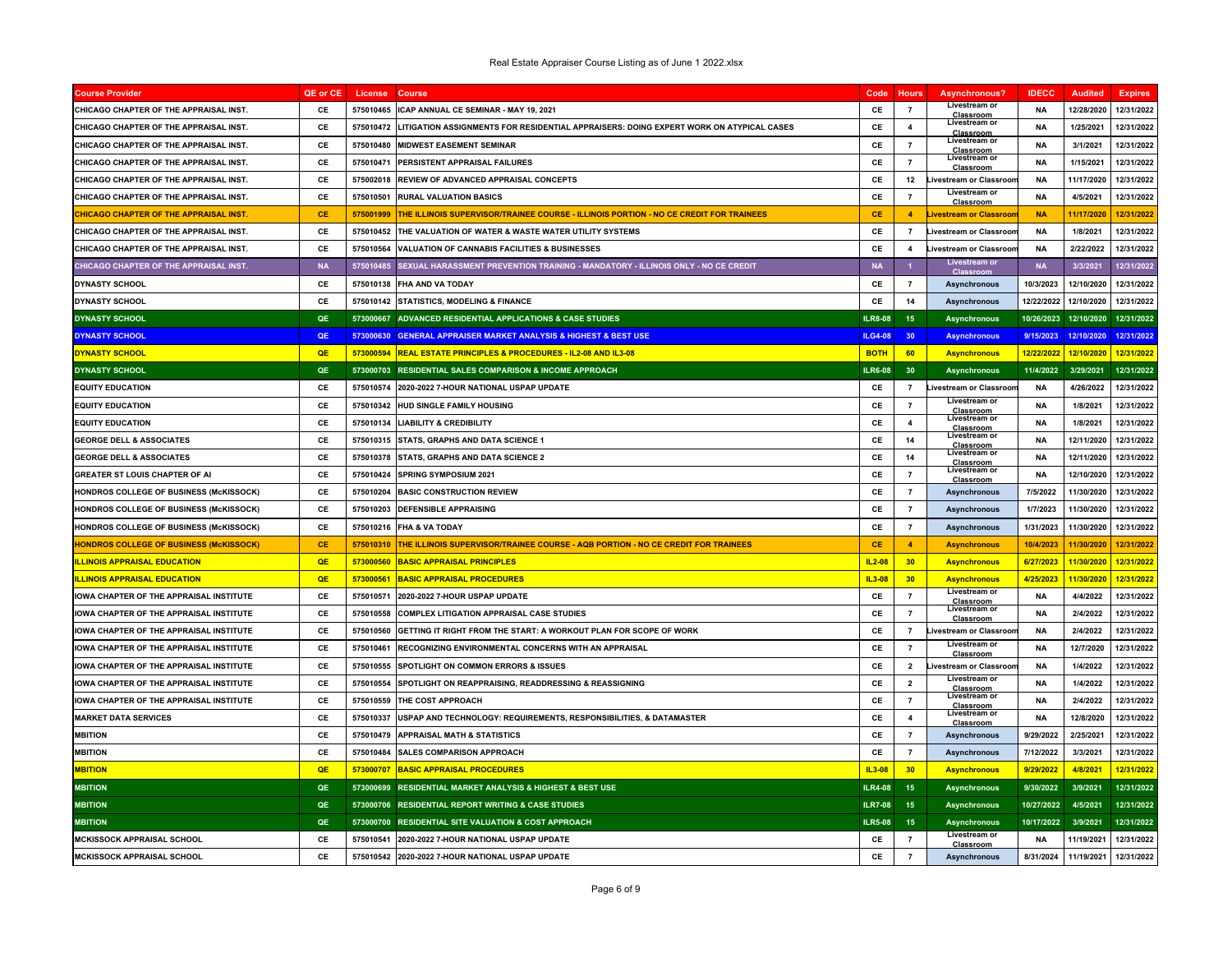| <b>Course Provider</b>            | QE or CE | License   | <b>Course</b>                                                | Code          | <b>Hours</b>            | Asynchronous?                           | <b>IDECC</b> | <b>Audited</b> | <b>Expires</b> |
|-----------------------------------|----------|-----------|--------------------------------------------------------------|---------------|-------------------------|-----------------------------------------|--------------|----------------|----------------|
| <b>MCKISSOCK APPRAISAL SCHOOL</b> | CE       | 575010557 | 2020-2022 7-HOUR NATIONAL USPAP UPDATE                       | <b>CF</b>     | $\overline{7}$          | Livestream or<br>Classroon              | 8/31/2024    | 1/6/2022       | 12/31/2022     |
| MCKISSOCK APPRAISAL SCHOOL        | CE       | 575001957 | <b>A REVIEW OF DISCIPLINARY CASES</b>                        | CE            | 3                       | <b>Asynchronous</b>                     | 7/26/2023    | 11/17/2020     | 12/31/2022     |
| <b>MCKISSOCK APPRAISAL SCHOOL</b> | CE       | 575010116 | ADJUSTMENT SUPPORT FOR RESIDENTIAL APPRAISERS                | CE            | $\overline{\mathbf{4}}$ | <b>Asynchronous</b>                     | 12/12/2022   | 11/18/2020     | 12/31/2022     |
| <b>MCKISSOCK APPRAISAL SCHOOL</b> | CE       | 575001876 | <b>ANALYZE THIS! APPLICATIONS OF APPRAISAL ANALYSIS</b>      | CE            | $\overline{\mathbf{4}}$ | Asynchronous                            | 1/22/2023    | 11/17/2020     | 12/31/2022     |
| <b>MCKISSOCK APPRAISAL SCHOOL</b> | CE       | 575001917 | <b>APPRAISAL OF ASSISTED LIVING FACILITIES</b>               | CE            | 8                       | <b>Asynchronous</b>                     | 4/15/2023    | 11/17/2020     | 12/31/2022     |
| <b>MCKISSOCK APPRAISAL SCHOOL</b> | CE       | 575001932 | APPRAISAL OF FAST FOOD FACILITIES                            | CE            | $\overline{7}$          | <b>Asynchronous</b>                     | 6/11/2023    | 11/17/2020     | 12/31/2022     |
| MCKISSOCK APPRAISAL SCHOOL        | CE       | 575010455 | <b>APPRAISAL OF INDUSTRIAL &amp; FLEX BUILDINGS</b>          | CE            | $\overline{7}$          | <b>Asynchronous</b>                     | 7/6/2023     | 11/17/2020     | 12/31/2022     |
| MCKISSOCK APPRAISAL SCHOOL        | CE       | 575001970 | APPRAISAL OF INDUSTRIAL INCUBATORS                           | CE            | $\overline{7}$          | <b>Asynchronous</b>                     | 9/22/2023    | 11/17/2020     | 12/31/2022     |
| <b>MCKISSOCK APPRAISAL SCHOOL</b> | CE       | 575001964 | APPRAISAL OF LAND SUBJECT TO GROUND LEASES                   | <b>CF</b>     | $\overline{7}$          | <b>Asynchronous</b>                     | 7/27/2023    | 11/17/2020     | 12/31/2022     |
| MCKISSOCK APPRAISAL SCHOOL        | CE       | 575001969 | APPRAISAL OF OWNER-OCCUPIED COMMERCIAL PROPERTIES            | CE            | $\overline{7}$          | <b>Asynchronous</b>                     | 10/28/2023   | 11/17/2020     | 12/31/2022     |
| MCKISSOCK APPRAISAL SCHOOL        | CE       | 575010110 | APPRAISAL OF REO & FORECLOSURE PROPERTIES                    | CE            | $\overline{7}$          | <b>Asynchronous</b>                     | 12/28/2022   | 11/18/2020     | 12/31/2022     |
| <b>MCKISSOCK APPRAISAL SCHOOL</b> | CE       | 575001869 | <b>APPRAISAL OF SELF-STORAGE FACILITIES</b>                  | CE            | $\overline{7}$          | <b>Asynchronous</b>                     | 10/21/2022   | 11/17/2020     | 12/31/2022     |
| <b>MCKISSOCK APPRAISAL SCHOOL</b> | CE       | 575010120 | APPRAISAL PRACTICES OF MANUFACTURED HOUSING                  | CE            | $\overline{\mathbf{4}}$ | Asynchronous                            | 10/11/2022   | 11/18/2020     | 12/31/2022     |
| MCKISSOCK APPRAISAL SCHOOL        | CE       | 575010427 | <b>APPRAISING COMPLEX RESIDENTIAL PROPERTIES</b>             | CE            | 3                       | <b>Asynchronous</b>                     | 1/21/2023    | 11/17/2020     | 12/31/2022     |
| <b>MCKISSOCK APPRAISAL SCHOOL</b> | CE       | 575010539 | <b>APPRAISING CONDOMINIUM UNITS</b>                          | CE            | 3                       | <b>Asynchronous</b>                     | 9/21/2024    | 11/18/2021     | 12/31/2022     |
| MCKISSOCK APPRAISAL SCHOOL        | CE       | 575010470 | <b>APPRAISING FOR THE VA</b>                                 | CE            | 5                       | <b>Asynchronous</b>                     | 9/28/2023    | 1/12/2021      | 12/31/2022     |
| <b>MCKISSOCK APPRAISAL SCHOOL</b> | CE       | 575010105 | <b>APPRAISING REO PROPERTIES</b>                             | CE            | $\overline{\bf{4}}$     | Livestream or<br>Classroom              | <b>NA</b>    | 11/18/2020     | 12/31/2022     |
| <b>MCKISSOCK APPRAISAL SCHOOL</b> | CE       | 575010220 | APPRAISING SMALL APARTMENT PROPERTIES                        | CE            | 6                       | <b>Asynchronous</b>                     | 8/24/2024    | 5/25/2021      | 12/31/2022     |
| MCKISSOCK APPRAISAL SCHOOL        | CE       | 575010473 | APPRAISING SMALL APARTMENT PROPERTIES                        | CE            | $\overline{\mathbf{4}}$ | Livestream or<br>Classroom              | <b>NA</b>    | 2/8/2021       | 12/31/2022     |
| <b>MCKISSOCK APPRAISAL SCHOOL</b> | CE       | 575010438 | APPRAISING TODAY'S MANUFACTURED HOMES                        | CE            | $\overline{7}$          | <b>Asynchronous</b>                     | 2/24/2023    | 11/17/2020     | 12/31/2022     |
| MCKISSOCK APPRAISAL SCHOOL        | CE       | 575002050 | <b>AVOIDING MORTGAGE FRAUD FOR APPRAISERS</b>                | CE            | $\overline{7}$          | Asynchronous                            | 6/16/2024    | 4/6/2021       | 12/31/2022     |
| <b>MCKISSOCK APPRAISAL SCHOOL</b> | CE       | 575010257 | BE COMPLIANT & COMPETITIVE WITH RESTRICTED APPRAISAL REPORTS | CE            | $\mathbf{3}$            | <b>Asynchronous</b>                     | 11/30/2023   | 11/17/2020     | 12/31/2022     |
| <b>MCKISSOCK APPRAISAL SCHOOL</b> | CE       | 575010499 | BEST PRACTICES FOR COMPLETING BIFURCATED & HYBRID APPRAISALS | CE            | 3                       | <b>Asynchronous</b>                     | 9/27/2023    | 4/1/2021       | 12/31/2022     |
| MCKISSOCK APPRAISAL SCHOOL        | CE       | 575010494 | BIFURCATED & HYBRID APPRAISAL: A PRACTICAL APPROACH          | CE            | $\overline{4}$          | Livestream or<br>Classroom              | <b>NA</b>    | 3/10/2021      | 12/31/2022     |
| <b>MCKISSOCK APPRAISAL SCHOOL</b> | CE       | 575010407 | <b>COMMERCIAL LAND VALUATION</b>                             | CE            | $\overline{\mathbf{4}}$ | <b>Asynchronous</b>                     | 6/17/2025    | 3/15/2022      | 12/31/2022     |
| <b>MCKISSOCK APPRAISAL SCHOOL</b> | CE       | 575010165 | <b>COMPLEX PROPERTIES: THE ODD SIDE OF APPRAISAL</b>         | CE            | $\overline{7}$          | Asynchronous                            | 6/23/2023    | 11/18/2020     | 12/31/2022     |
| MCKISSOCK APPRAISAL SCHOOL        | CE       | 575010304 | DESKTOP APPRAISAL ASSIGNMENTS: AN OVERVIEW                   | CE            | 3                       | Livestream or<br>Classroom              | <b>NA</b>    | 11/23/2020     | 12/31/2022     |
| <b>MCKISSOCK APPRAISAL SCHOOL</b> | CE       | 575010535 | DIVERSIFY YOUR PRACTICE WITH ASSESSMENT APPEAL               | CE            | $\overline{\mathbf{4}}$ | <b>Asynchronous</b>                     | 7/29/2024    | 10/5/2021      | 12/31/2022     |
| MCKISSOCK APPRAISAL SCHOOL        | CE       | 575010421 | DIVERSIFY YOUR PRACTICE WITH ESTATE APPRAISALS               | CE            | $\overline{\mathbf{3}}$ | Livestream or<br>Classroom              | <b>NA</b>    | 11/23/2020     | 12/31/2022     |
| MCKISSOCK APPRAISAL SCHOOL        | CE       | 575010556 | DIVERSIFY YOUR REAL ESTATE PRACTICE WITH ESTATE APPRAISALS   | CE            | 3                       | Livestream or Classroon                 | 9/10/2024    | 1/6/2022       | 12/31/2022     |
| MCKISSOCK APPRAISAL SCHOOL        | CE       | 575010068 | DIVORCES & ESTATE APPRAISALS: ELEMENTS OF NON-LENDER WORK    | CE            | $\overline{\mathbf{4}}$ | Asynchronous                            | 6/19/2025    | 3/15/2022      | 12/31/2022     |
| MCKISSOCK APPRAISAL SCHOOL        | CE       | 575010141 | DOCUMENTING THE APPRAISER'S WORKFILE                         | CE            | 3                       | <b>Livestream or Classroon</b>          | <b>NA</b>    | 11/18/2020     | 12/31/2022     |
| MCKISSOCK APPRAISAL SCHOOL        | CE       | 575001541 | <b>ESSENTIAL ELEMENTS OF DISCLOSURES &amp; DISCLAIMERS</b>   | CE            | 5                       | <b>Asynchronous</b>                     | 6/30/2022    | 11/17/2020     | 12/31/2022     |
| <b>MCKISSOCK APPRAISAL SCHOOL</b> | CE       | 575010242 | EVALUATING TODAY'S RESIDENTIAL APPRAISAL: RELIABLE REVIEW    | CE            | $\overline{7}$          | Livestream or                           | <b>NA</b>    | 12/30/2020     | 12/31/2022     |
| <b>MCKISSOCK APPRAISAL SCHOOL</b> | CE       | 575010265 | EVALUATING TODAY'S RESIDENTIAL APPRAISAL: RELIABLE REVIEW    | CE            | $\overline{7}$          | Classroom<br>Livestream or<br>Classroom | <b>NA</b>    | 11/17/2020     | 12/31/2022     |
| <b>MCKISSOCK APPRAISAL SCHOOL</b> | CE       | 575010270 | EVALUATIONS, DESKTOPS, AND OTHER LIMITED SCOPE APPRAISALS    | CE            | $\overline{\mathbf{4}}$ | <b>Asynchronous</b>                     | 3/26/2024    | 11/17/2020     | 12/31/2022     |
| MCKISSOCK APPRAISAL SCHOOL        | CE       | 575001910 | <b>EXPERT WITNESS TESTIMONY: TO DO OR NOT TO DO</b>          | CE            | $\overline{\mathbf{4}}$ | <b>Asynchronous</b>                     | 7/4/2024     | 4/6/2021       | 12/31/2022     |
| MCKISSOCK APPRAISAL SCHOOL        | CE       | 575010015 | <b>EXPLORING APPRAISER LIABILITY</b>                         | CE            | $\overline{7}$          | <b>Livestream or Classroon</b>          | <b>NA</b>    | 11/18/2020     | 12/31/2022     |
| MCKISSOCK APPRAISAL SCHOOL        | CE       | 575010573 | <b>FAIR HOUSING. BIAS &amp; DISCRIMINATION</b>               | CE            | $\overline{\mathbf{4}}$ | <b>Asynchronous</b>                     | 1/23/2025    | 4/18/2022      | 12/31/2022     |
| MCKISSOCK APPRAISAL SCHOOL        | CE       | 575002049 | <b>FANNIE MAE APPRAISAL GUIDELINES</b>                       | CE            | $\overline{4}$          | <b>Asynchronous</b>                     | 6/23/2024    | 4/6/2021       | 12/31/2022     |
| <b>MCKISSOCK APPRAISAL SCHOOL</b> | CE       | 575010069 | FANNIE MAE APPRAISAL GUIDELINES: DEBUNKING THE MYTHS         | CE            | $\overline{\mathbf{4}}$ | <b>Asynchronous</b>                     | 6/24/2022    | 11/18/2020     | 12/31/2022     |
| <b>MCKISSOCK APPRAISAL SCHOOL</b> | CE       | 575010306 | <b>FOCUS ON FHA MINIMUM PROPERTY REQUIREMENTS</b>            | CE            | $\overline{\mathbf{4}}$ | Livestream or<br>Classroon              | <b>NA</b>    | 11/23/2020     | 12/31/2022     |
| <b>MCKISSOCK APPRAISAL SCHOOL</b> | CE       | 575010474 | FUNDAMENTALS OF EXPERT WITNESS TESTIMONY                     | CE            | $\overline{\mathbf{4}}$ | Livestream or Classroon                 | <b>NA</b>    | 2/8/2021       | 12/31/2022     |
| <b>MCKISSOCK APPRAISAL SCHOOL</b> | CE       | 575010540 | FUNDAMENTALS OF EXPERT WITNESS TESTIMONY                     | $\mathsf{CE}$ | $\overline{\mathbf{4}}$ | <b>Asynchronous</b>                     | 9/21/2024    | 11/18/2021     | 12/31/2022     |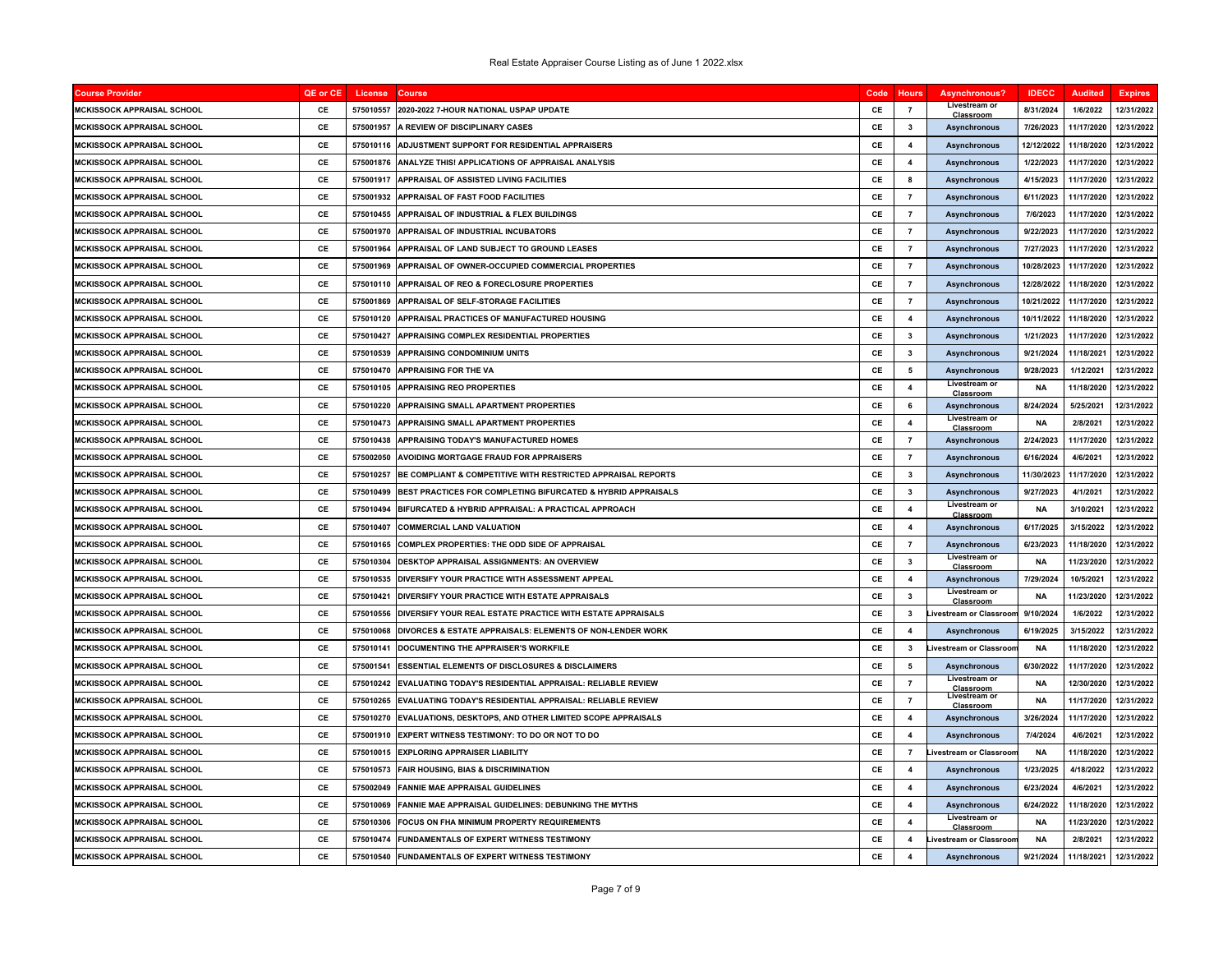| <b>Course Provider</b>            | QE or CE  | License   | <b>Course</b>                                                                    | Code      | <b>Hours</b>            | <b>Asynchronous?</b>           | <b>IDECC</b> | <b>Audited</b> | <b>Expires</b> |
|-----------------------------------|-----------|-----------|----------------------------------------------------------------------------------|-----------|-------------------------|--------------------------------|--------------|----------------|----------------|
| <b>MCKISSOCK APPRAISAL SCHOOL</b> | CE        | 575010510 | <b>GREEN BUILDING CONCEPTS FOR APPRAISERS</b>                                    | CE        | $\overline{7}$          | <b>Asynchronous</b>            | 2/11/2024    | 4/20/2021      | 12/31/2022     |
| <b>MCKISSOCK APPRAISAL SCHOOL</b> | CE        | 575010201 | NCOME APPROACH CASE STUDIES FOR COMMERCIAL APPRAISERS                            | CE        | $\overline{4}$          | <b>Asynchronous</b>            | 6/17/2023    | 11/17/2020     | 12/31/2022     |
| <b>MCKISSOCK APPRAISAL SCHOOL</b> | CE        | 575010221 | INTERMEDIATE INCOME APPROACH CASE STUDIES FOR COMMERCIAL APPRAISERS              | CE        | $\overline{4}$          | <b>Asynchronous</b>            | 9/25/2023    | 11/17/2020     | 12/31/2022     |
| MCKISSOCK APPRAISAL SCHOOL        | CE        | 575010445 | INTRODUCTION TO COMMERCIAL APPRAISAL REVIEW                                      | CE        | $\overline{7}$          | <b>Asynchronous</b>            | 3/22/2023    | 11/17/2020     | 12/31/2022     |
| MCKISSOCK APPRAISAL SCHOOL        | CE        | 575010061 | INTRODUCTION TO EXPERT WITNESS TESTIMONY: TO DO OR NOT TO DO                     | CE        | $\overline{\mathbf{4}}$ | Asynchronous                   | 6/2/2025     | 3/15/2022      | 12/31/2022     |
| <b>MCKISSOCK APPRAISAL SCHOOL</b> | CE        | 575001621 | <b>INTRODUCTION TO THE UNIFORM APPRAISAL DATASET</b>                             | CE        | $\overline{\mathbf{2}}$ | <b>Asynchronous</b>            | 3/22/2023    | 11/17/2020     | 12/31/2022     |
| <b>MCKISSOCK APPRAISAL SCHOOL</b> | CE        | 575010117 | <b>ISSUES IN APPRAISER LIABILITY</b>                                             | CE        | $\overline{\mathbf{4}}$ | Asynchronous                   | 12/31/2022   | 11/18/2020     | 12/31/2022     |
| <b>MCKISSOCK APPRAISAL SCHOOL</b> | CE        | 575001385 | <b>LAND &amp; SITE VALUATION</b>                                                 | CE        | $\overline{7}$          | Asynchronous                   | 8/21/2023    | 11/17/2020     | 12/31/2022     |
| MCKISSOCK APPRAISAL SCHOOL        | CE        | 575010569 | <b>AND &amp; SITE VALUATION</b>                                                  | CE        | 5                       | <b>Asynchronous</b>            | 12/10/2024   | 3/14/2022      | 12/31/2022     |
| MCKISSOCK APPRAISAL SCHOOL        | CE        | 575010530 | LEARNING FROM THE MISTAKES OF OTHERS: APPRAISAL DISCIPLINARY CASE STUDIES        | CE        | 3                       | <b>Asynchronous</b>            | 7/13/2024    | 9/14/2021      | 12/31/2022     |
| MCKISSOCK APPRAISAL SCHOOL        | CE        | 575010576 | LEARNING FROM THE MISTAKES OF OTHERS: APPRAISAL DISCIPLINARY CASE STUDIES        | CE        | 3                       | Livestream or<br>Classroom     | <b>NA</b>    | 4/27/2022      | 12/31/2022     |
| <b>MCKISSOCK APPRAISAL SCHOOL</b> | CE        | 575002024 | <b>MANAGING APPRAISER LIABILITY</b>                                              | CE        | - 6                     | <b>Asynchronous</b>            | 4/24/2024    | 11/18/2020     | 12/31/2022     |
| <b>MCKISSOCK APPRAISAL SCHOOL</b> | CE        | 575010505 | <b>MARKET DISTUBANCES</b>                                                        | CE        | $\overline{\mathbf{4}}$ | Livestream or<br>Classroom     | <b>NA</b>    | 4/5/2021       | 12/31/2022     |
| <b>MCKISSOCK APPRAISAL SCHOOL</b> | CE        | 575010531 | MARKET DISTUBANCES - APPRAISALS IN ATYPICAL MARKETS & CYCLES                     | CE        | $\mathbf{3}$            | <b>Asynchronous</b>            | 7/13/2024    | 9/14/2021      | 12/31/2022     |
| <b>MCKISSOCK APPRAISAL SCHOOL</b> | CE        | 575010553 | <b>MEASURING 1-4 UNIT RESIDENTIAL PROPERTIES WITH ANSI Z765 STANDARD</b>         | CE        | $\overline{\mathbf{4}}$ | <b>Livestream or Classroor</b> | 10/21/2024   | 12/27/2021     | 12/31/2022     |
| MCKISSOCK APPRAISAL SCHOOL        | CE        | 575010570 | MEASURING 1-4 UNIT RESIDENTIAL PROPERTIES WITH ANSI Z765 STANDARD                | CE        | $\overline{4}$          | <b>Livestream or Classroor</b> | <b>NA</b>    | 3/14/2022      | 12/31/2022     |
| MCKISSOCK APPRAISAL SCHOOL        | CE        | 575010408 | MORTGAGE LENDING APPRAISAL REQUIREMENTS: FANNIE MAE & FREDDIE MAC                | CE        | $\overline{7}$          | Livestream of<br>Classroom     | <b>NA</b>    | 11/23/2020     | 12/31/2022     |
| <b>MCKISSOCK APPRAISAL SCHOOL</b> | CE        | 575010500 | <b>NEW CONSTRUCTION ESSENTIALS: LUXURY HOMES</b>                                 | CE        | $\mathbf{3}$            | Livestream or<br>Classroom     | <b>NA</b>    | 4/1/2021       | 12/31/2022     |
| MCKISSOCK APPRAISAL SCHOOL        | CE        | 575010118 | <b>RECOGNIZE MORTGAGE FRAUD &amp; ITS EFFECTS</b>                                | CE        | $\overline{\mathbf{4}}$ | Asynchronous                   | 12/31/2022   | 11/18/2020     | 12/31/2022     |
| <b>MCKISSOCK APPRAISAL SCHOOL</b> | CE        | 575001793 | RELOCATION APPRAISAL AND THE NEW ERC FORM                                        | CE        | 6                       | <b>Asynchronous</b>            | 2/18/2025    | 11/17/2020     | 12/31/2022     |
| MCKISSOCK APPRAISAL SCHOOL        | CE        | 575010136 | <b>REO APPRAISAL: GUIDELINES &amp; BEST PRACTICES</b>                            | CE        | $\overline{\mathbf{4}}$ | <b>Asynchronous</b>            | 3/22/2023    | 11/18/2020     | 12/31/2022     |
| MCKISSOCK APPRAISAL SCHOOL        | CE        | 575010081 | RESIDENTIAL PROPERTY INSPECTION FOR APPRAISERS                                   | CE        | 3                       | Asynchronous                   | 1/28/2023    | 11/18/2020     | 12/31/2022     |
| MCKISSOCK APPRAISAL SCHOOL        | CE        | 575010081 | RESIDENTIAL PROPERTY INSPECTION FOR APPRAISERS                                   | CE        | $\overline{7}$          | <b>Asynchronous</b>            | 8/13/2025    | 5/10/2022      | 12/31/2022     |
| <b>MCKISSOCK APPRAISAL SCHOOL</b> | CE        | 575010405 | RESIDENTIAL PROPERTY INSPECTION FOR APPRAISERS                                   | CE        | $\overline{7}$          | ivestream or Classroor         | <b>NA</b>    | 11/23/2020     | 12/31/2022     |
| <b>MCKISSOCK APPRAISAL SCHOOL</b> | CE        | 575010568 | RESIDENTIAL PROPERTY INSPECTION: AN APPRAISERS PERSPECTIVE                       | CE        | $\overline{7}$          | <b>Asynchronous</b>            | 10/12/2024   | 3/9/2022       | 12/31/2022     |
| <b>MCKISSOCK APPRAISAL SCHOOL</b> | <b>CF</b> | 575010578 | <b>RESIDENTIAL PROPERTY MEASUREMENT &amp; ANSI Z765</b>                          | CE        | $\overline{4}$          | <b>Asynchronous</b>            | 2/21/2025    | 5/4/2022       | 12/31/2022     |
| MCKISSOCK APPRAISAL SCHOOL        | CE        | 575001605 | RESIDENTIAL REPORT WRITING: MORE THAN FORMS                                      | CE        | $\overline{7}$          | <b>Asynchronous</b>            | 1/19/2023    | 11/17/2020     | 12/31/2022     |
| MCKISSOCK APPRAISAL SCHOOL        | CE        | 575010590 | <b>RESPONDING TO RECONSIDERATION OF VALUE LW</b>                                 | CE        | 3                       | <b>Asynchronous</b>            | 5/10/2025    | 6/14/2022      | 12/31/2022     |
| <b>MCKISSOCK APPRAISAL SCHOOL</b> | CE        | 575002023 | STRANGE BUT TRUE: APPRAISING COMPLEX RESIDENTIAL PROPERTIES                      | CE        | $\overline{7}$          | Livestream or<br>Classroom     | <b>NA</b>    | 11/17/2020     | 12/31/2022     |
| MCKISSOCK APPRAISAL SCHOOL        | CE        | 575010507 | SUPPORTING ADJUSTMENTS: THE JOURNEY FROM ANALYSIS TO ADJUSTING                   | CE        | $\overline{\mathbf{4}}$ | Livestream or<br>Classroom     | <b>NA</b>    | 4/9/2021       | 12/31/2022     |
| <b>MCKISSOCK APPRAISAL SCHOOL</b> | CE        | 575010119 | SUPPORTING YOUR ADJUSTMENTS - METHODS FOR RESIDENTIAL APPRAISERS                 | CE        | $\mathbf{3}$            | <b>Asynchronous</b>            | 7/6/2025     | 5/10/2022      | 12/31/2022     |
| MCKISSOCK APPRAISAL SCHOOL        | CE        | 575010164 | THAT'S A VIOLATION                                                               | CE        | $\mathbf{A}$            | <b>Asynchronous</b>            | 6/14/2023    | 11/18/2020     | 12/31/2022     |
| MCKISSOCK APPRAISAL SCHOOL        | CE        | 575010106 | THAT'S A VIOLATION: APPRAISAL STANDARDS IN THE REAL WORLD                        | CE        | 3                       | ivestream or Classroor         | <b>NA</b>    | 11/18/2020     | 12/31/2022     |
| MCKISSOCK APPRAISAL SCHOOL        | CE        | 575010219 | THE APPRAISAL OF 2-4 UNIT PROPERTIES                                             | CE        | $\overline{\mathbf{4}}$ | Livestream or<br>Classroom     | <b>NA</b>    | 12/29/2020     | 12/31/2022     |
| <b>MCKISSOCK APPRAISAL SCHOOL</b> | CE        | 575010238 | THE APPRAISAL OF 2-4 UNIT PROPERTIES                                             | CE        | $\overline{\mathbf{4}}$ | <b>Asynchronous</b>            | 10/27/2023   | 11/17/2020     | 12/31/2022     |
| MCKISSOCK APPRAISAL SCHOOL        | CE        | 575010200 | THE BASICS OF EXPERT WITNESS FOR COMMERCIAL APPRAISERS                           | CE        | $\overline{7}$          | <b>Asynchronous</b>            | 6/30/2023    | 11/17/2020     | 12/31/2022     |
| <b>MCKISSOCK APPRAISAL SCHOOL</b> | CE        | 575001221 | <b>THE COST APPROACH</b>                                                         | CE        | $\overline{7}$          | Asynchronous                   | 6/8/2024     | 11/17/2020     | 12/31/2022     |
| <b>MCKISSOCK APPRAISAL SCHOOL</b> | CE        | 575002048 | THE FHA HANDBOOK 4000.1                                                          | CE        | 5                       | ivestream or Classroor         | <b>NA</b>    | 11/18/2020     | 12/31/2022     |
| <u>MCKISSOCK APPRAISAL SCHOOL</u> | <b>CE</b> | 575001918 | THE ILLINOIS SUPERVISOR/TRAINEE COURSE - AQB PORTION - NO CE CREDIT FOR TRAINEES | <b>CE</b> | $\overline{\mathbf{3}}$ | <b>Asynchronous</b>            | 6/25/2023    | 11/17/2020     | 12/31/2022     |
| MCKISSOCK APPRAISAL SCHOOL        | CE        | 575010082 | THE INCOME APPROACH: AN OVERVIEW                                                 | CE        | $\overline{7}$          | <b>Asynchronous</b>            | 8/3/2022     | 11/18/2020     | 12/31/2022     |
| MCKISSOCK APPRAISAL SCHOOL        | CE        | 575010082 | THE INCOME APPROACH: AN OVERVIEW                                                 | CE        | $\overline{7}$          | <b>Asynchronous</b>            | 8/3/2025     | 5/10/2022      | 12/31/2022     |
| MCKISSOCK APPRAISAL SCHOOL        | CE        | 575002005 | THE NEW FHA HANDBOOK 4000.1                                                      | CE        | $\overline{7}$          | Livestream or<br>Classroom     | <b>NA</b>    | 11/17/2020     | 12/31/2022     |
| <b>MCKISSOCK APPRAISAL SCHOOL</b> | CE        | 575002006 | THE NEW FHA HANDBOOK 4000.1                                                      | CE        | $\overline{7}$          | <b>Asynchronous</b>            | 4/9/2024     | 11/17/2020     | 12/31/2022     |
| <b>MCKISSOCK APPRAISAL SCHOOL</b> | CE        | 575001934 | THE SALES COMPARISON APPROACH                                                    | CE        | $\overline{7}$          | <b>Asynchronous</b>            | 3/13/2023    | 11/17/2020     | 12/31/2022     |